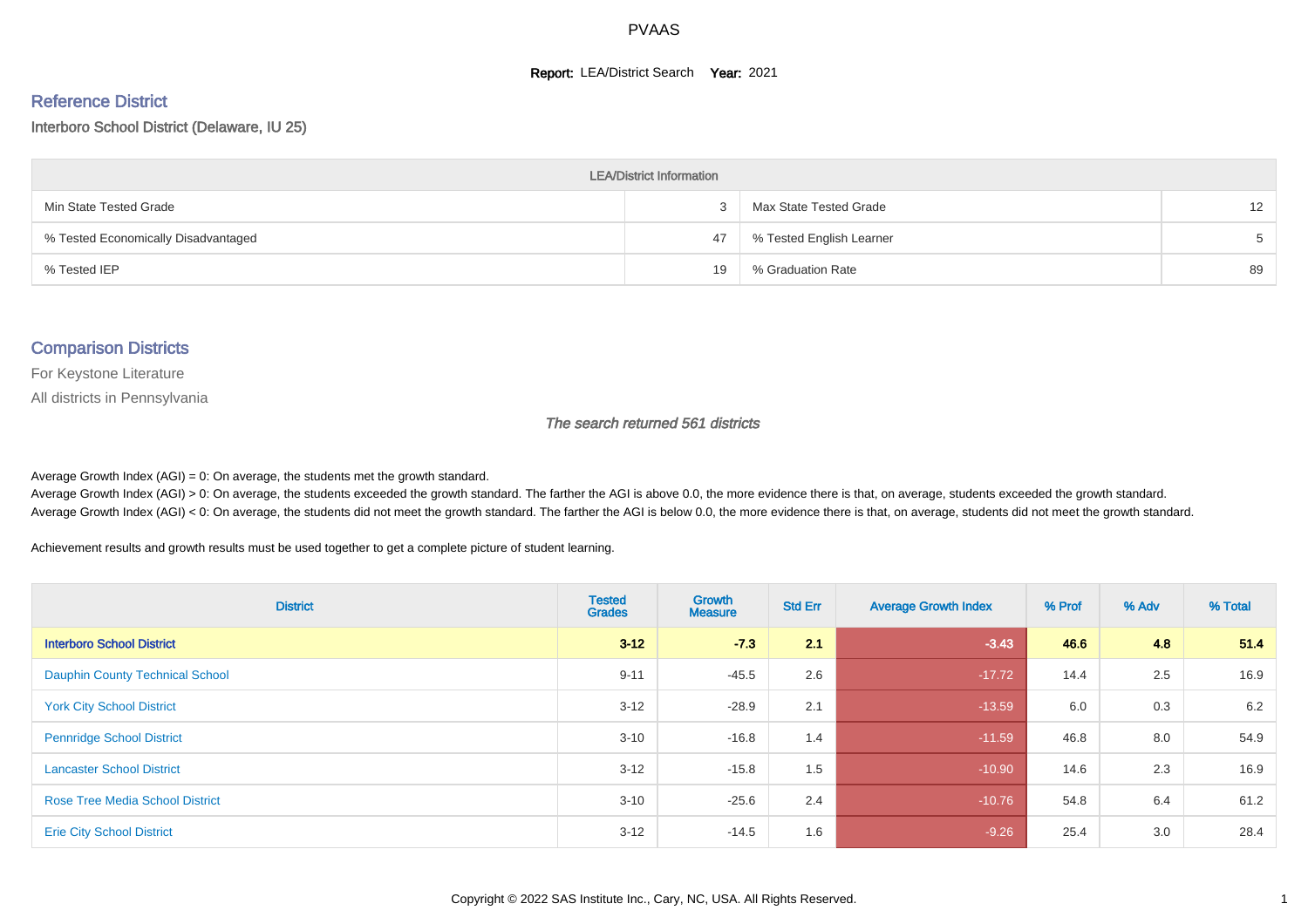| <b>District</b>                              | <b>Tested</b><br><b>Grades</b> | <b>Growth</b><br><b>Measure</b> | <b>Std Err</b> | <b>Average Growth Index</b> | % Prof | % Adv | % Total |
|----------------------------------------------|--------------------------------|---------------------------------|----------------|-----------------------------|--------|-------|---------|
| <b>Interboro School District</b>             | $3 - 12$                       | $-7.3$                          | 2.1            | $-3.43$                     | 46.6   | 4.8   | 51.4    |
| <b>Shikellamy School District</b>            | $3 - 10$                       | $-22.3$                         | 2.5            | $-8.92$                     | 33.3   | 6.1   | 39.5    |
| <b>West Side CTC</b>                         | $9 - 10$                       | $-37.4$                         | 4.3            | $-8.64$                     | 8.8    | 0.0   | 8.8     |
| <b>Norristown Area School District</b>       | $3 - 12$                       | $-12.8$                         | 1.6            | $-7.98$                     | 23.5   | 2.3   | 25.7    |
| Owen J Roberts School District               | $3 - 11$                       | $-12.3$                         | 1.6            | $-7.61$                     | 57.0   | 11.9  | 69.0    |
| <b>Hatboro-Horsham School District</b>       | $3 - 11$                       | $-12.8$                         | 1.7            | $-7.47$                     | 45.6   | 7.2   | 52.8    |
| Philipsburg-Osceola Area School District     | $3 - 11$                       | $-24.8$                         | 3.3            | $-7.43$                     | 19.7   | 2.6   | 22.4    |
| <b>Chambersburg Area School District</b>     | $3 - 11$                       | $-9.5$                          | 1.3            | $-7.20$                     | 42.7   | 8.6   | 51.4    |
| <b>Northwestern School District</b>          | $3 - 11$                       | $-24.9$                         | 3.5            | $-7.13$                     | 42.6   | 2.9   | 45.6    |
| <b>Bristol Township School District</b>      | $3 - 11$                       | $-13.9$                         | 2.0            | $-7.05$                     | 31.0   | 3.7   | 34.7    |
| <b>Curwensville Area School District</b>     | $3 - 11$                       | $-27.9$                         | 4.1            | $-6.72$                     | 42.5   | 4.1   | 46.6    |
| Mifflinburg Area School District             | $3 - 11$                       | $-15.8$                         | 2.5            | $-6.30$                     | 42.4   | 4.0   | 46.4    |
| Lackawanna Trail School District             | $3 - 10$                       | $-21.7$                         | 3.5            | $-6.20$                     | 38.5   | 1.5   | 40.0    |
| <b>Lawrence County CTC</b>                   | $10 - 11$                      | $-21.7$                         | 3.6            | $-6.05$                     | 19.8   | 0.0   | 19.8    |
| <b>Ringgold School District</b>              | $3 - 11$                       | $-14.7$                         | 2.4            | $-6.04$                     | 41.5   | 7.9   | 49.4    |
| <b>Abington School District</b>              | $3 - 10$                       | $-11.5$                         | 1.9            | $-6.00$                     | 56.2   | 11.6  | 67.8    |
| <b>Springfield Township School District</b>  | $3 - 11$                       | $-18.9$                         | 3.2            | $-5.88$                     | 62.6   | 3.6   | 66.3    |
| <b>Solanco School District</b>               | $3 - 11$                       | $-11.0$                         | 2.0            | $-5.55$                     | 41.6   | 4.5   | 46.1    |
| <b>Exeter Township School District</b>       | $3 - 11$                       | $-10.4$                         | 1.9            | $-5.44$                     | 50.6   | 2.7   | 53.3    |
| <b>Southern Fulton School District</b>       | $3 - 11$                       | $-23.7$                         | 4.4            | $-5.37$                     | 34.2   | 10.5  | 44.7    |
| <b>Mastery Charter School - Gratz Campus</b> | $7 - 10$                       | $-23.9$                         | 4.5            | $-5.29$                     | 2.9    | 0.0   | 2.9     |
| <b>Plum Borough School District</b>          | $3 - 11$                       | $-11.3$                         | 2.2            | $-5.19$                     | 51.1   | 9.0   | 60.1    |
| <b>Titusville Area School District</b>       | $3 - 11$                       | $-13.2$                         | 2.6            | $-4.99$                     | 43.2   | 4.8   | 48.0    |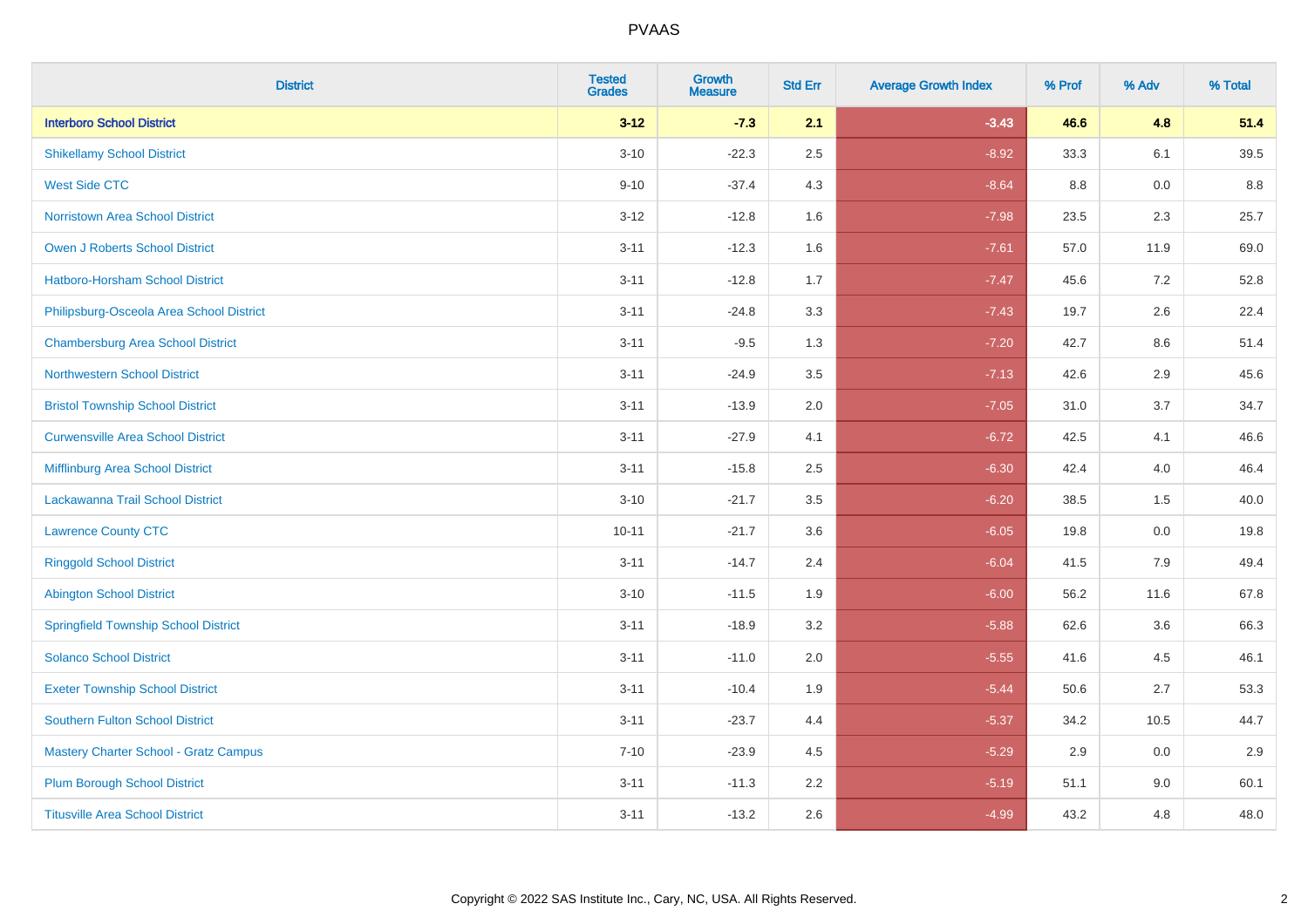| <b>District</b>                                | <b>Tested</b><br><b>Grades</b> | <b>Growth</b><br><b>Measure</b> | <b>Std Err</b> | <b>Average Growth Index</b> | % Prof | % Adv | % Total |
|------------------------------------------------|--------------------------------|---------------------------------|----------------|-----------------------------|--------|-------|---------|
| <b>Interboro School District</b>               | $3 - 12$                       | $-7.3$                          | 2.1            | $-3.43$                     | 46.6   | 4.8   | 51.4    |
| Southern Columbia Area School District         | $3 - 11$                       | $-14.6$                         | 3.0            | $-4.92$                     | 55.0   | 4.0   | 59.0    |
| Schuylkill Haven Area School District          | $3 - 11$                       | $-15.3$                         | 3.1            | $-4.87$                     | 49.7   | 2.4   | 52.1    |
| <b>Bucks County Technical High School</b>      | $9 - 10$                       | $-12.0$                         | 2.5            | $-4.84$                     | 35.9   | 3.2   | 39.2    |
| <b>Tacony Academy Charter School</b>           | $3 - 11$                       | $-14.7$                         | 3.0            | $-4.82$                     | 22.4   | 1.8   | 24.1    |
| <b>Tulpehocken Area School District</b>        | $3 - 12$                       | $-13.7$                         | 2.8            | $-4.81$                     | 36.7   | 2.8   | 39.4    |
| <b>Frazier School District</b>                 | $3 - 11$                       | $-17.2$                         | 3.7            | $-4.70$                     | 37.1   | 1.6   | 38.7    |
| <b>Riverside Beaver County School District</b> | $3 - 11$                       | $-14.0$                         | 3.0            | $-4.64$                     | 49.4   | 8.8   | 58.2    |
| <b>Penns Manor Area School District</b>        | $3 - 12$                       | $-17.0$                         | 3.7            | $-4.52$                     | 29.7   | 3.1   | 32.8    |
| <b>Annville-Cleona School District</b>         | $3 - 12$                       | $-12.1$                         | 2.7            | $-4.46$                     | 34.9   | 7.8   | 42.6    |
| Lampeter-Strasburg School District             | $3 - 12$                       | $-8.6$                          | 2.0            | $-4.33$                     | 55.1   | 9.8   | 64.8    |
| <b>Butler Area School District</b>             | $3 - 11$                       | $-6.5$                          | 1.5            | $-4.26$                     | 42.5   | 9.4   | 51.9    |
| Southern Tioga School District                 | $3 - 11$                       | $-11.5$                         | 2.7            | $-4.25$                     | 47.8   | 6.4   | 54.3    |
| <b>South Park School District</b>              | $3 - 11$                       | $-11.3$                         | 2.7            | $-4.23$                     | 53.5   | 13.7  | 67.3    |
| <b>West Mifflin Area School District</b>       | $3 - 12$                       | $-12.3$                         | 2.9            | $-4.22$                     | 39.7   | 10.3  | 50.0    |
| <b>Columbia-Montour AVTS</b>                   | $9 - 10$                       | $-12.5$                         | 3.0            | $-4.16$                     | 22.3   | 0.6   | 22.9    |
| Jefferson County-Dubois AVTS                   | $9 - 11$                       | $-16.2$                         | 3.9            | $-4.16$                     | 23.0   | 0.0   | 23.0    |
| <b>Wellsboro Area School District</b>          | $3 - 11$                       | $-12.4$                         | 3.0            | $-4.11$                     | 49.2   | 11.9  | 61.1    |
| <b>Avonworth School District</b>               | $3 - 10$                       | $-12.6$                         | 3.1            | $-4.01$                     | 59.8   | 4.6   | 64.4    |
| <b>Big Spring School District</b>              | $3 - 11$                       | $-9.8$                          | 2.4            | $-4.00$                     | 38.6   | 8.9   | 47.5    |
| Catasauqua Area School District                | $3 - 12$                       | $-12.1$                         | 3.0            | $-4.00$                     | 36.8   | 7.6   | 44.3    |
| Southern Huntingdon County School District     | $3 - 11$                       | $-12.9$                         | 3.2            | $-3.98$                     | 32.5   | 2.5   | 35.0    |
| <b>Minersville Area School District</b>        | $3 - 11$                       | $-14.4$                         | 3.7            | $-3.90$                     | 39.3   | 3.3   | 42.6    |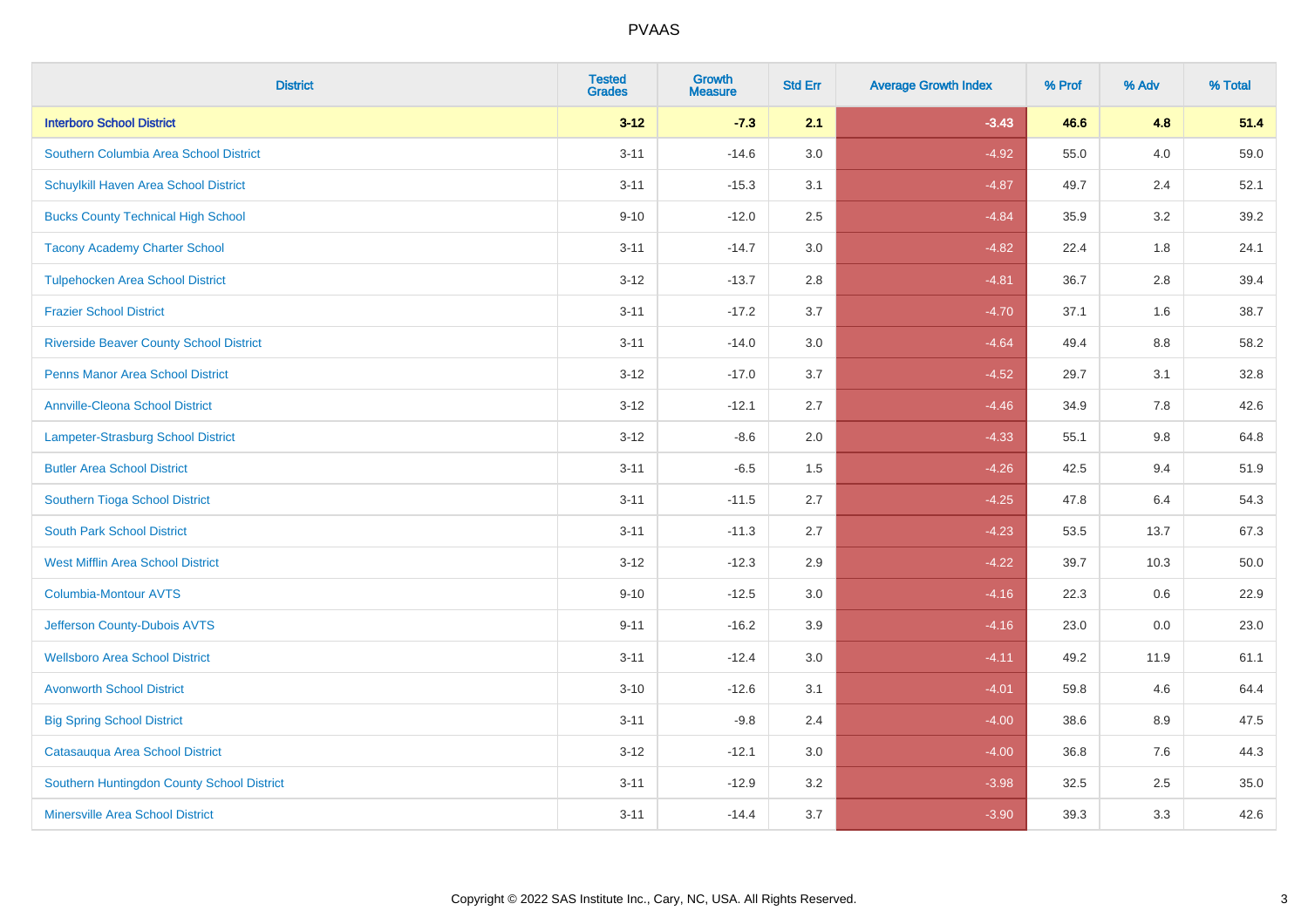| <b>District</b>                               | <b>Tested</b><br><b>Grades</b> | <b>Growth</b><br><b>Measure</b> | <b>Std Err</b> | <b>Average Growth Index</b> | % Prof | % Adv   | % Total |
|-----------------------------------------------|--------------------------------|---------------------------------|----------------|-----------------------------|--------|---------|---------|
| <b>Interboro School District</b>              | $3 - 12$                       | $-7.3$                          | 2.1            | $-3.43$                     | 46.6   | 4.8     | 51.4    |
| <b>Bradford Area School District</b>          | $3 - 12$                       | $-9.3$                          | 2.4            | $-3.87$                     | 45.8   | $8.3\,$ | 54.2    |
| <b>Marion Center Area School District</b>     | $3 - 10$                       | $-12.0$                         | 3.1            | $-3.87$                     | 33.7   | 1.1     | 34.8    |
| Northern Lehigh School District               | $3 - 12$                       | $-10.4$                         | 2.7            | $-3.82$                     | 28.0   | 9.3     | 37.3    |
| Propel Charter School - Braddock Hills        | $3 - 11$                       | $-13.6$                         | 3.6            | $-3.81$                     | 9.7    | 1.6     | 11.3    |
| Johnsonburg Area School District              | $3 - 11$                       | $-14.1$                         | 3.9            | $-3.62$                     | 54.0   | 4.6     | 58.6    |
| <b>Berwick Area School District</b>           | $3 - 11$                       | $-9.3$                          | 2.6            | $-3.59$                     | 42.1   | 5.5     | 47.6    |
| <b>Ridgway Area School District</b>           | $3 - 11$                       | $-14.5$                         | 4.1            | $-3.56$                     | 49.0   | 9.8     | 58.8    |
| <b>Clearfield Area School District</b>        | $3 - 10$                       | $-9.4$                          | 2.6            | $-3.56$                     | 43.0   | 3.1     | 46.1    |
| <b>Moniteau School District</b>               | $3 - 11$                       | $-11.8$                         | 3.3            | $-3.56$                     | 50.0   | 6.3     | 56.3    |
| <b>Milton Area School District</b>            | $3 - 11$                       | $-8.7$                          | 2.5            | $-3.52$                     | 45.4   | 6.9     | 52.3    |
| <b>Penn-Delco School District</b>             | $3 - 11$                       | $-6.8$                          | 1.9            | $-3.51$                     | 46.6   | 3.2     | 49.8    |
| <b>Williamsburg Community School District</b> | $3 - 11$                       | $-14.3$                         | 4.1            | $-3.48$                     | 28.3   | 0.0     | 28.3    |
| <b>Interboro School District</b>              | $3 - 12$                       | $-7.3$                          | 2.1            | $-3.43$                     | 46.6   | 4.8     | 51.4    |
| <b>Elizabeth Forward School District</b>      | $3 - 11$                       | $-8.4$                          | 2.4            | $-3.41$                     | 51.7   | 4.0     | 55.7    |
| <b>Steelton-Highspire School District</b>     | $3 - 11$                       | $-11.8$                         | 3.5            | $-3.40$                     | 14.5   | 0.0     | 14.5    |
| <b>Neshannock Township School District</b>    | $3 - 10$                       | $-9.7$                          | 2.9            | $-3.34$                     | 62.4   | 5.6     | 67.9    |
| Maritime Academy Charter School               | $3 - 10$                       | $-11.4$                         | 3.5            | $-3.29$                     | 15.2   | 0.0     | 15.2    |
| <b>Tamaqua Area School District</b>           | $3 - 12$                       | $-8.2$                          | 2.5            | $-3.24$                     | 44.5   | 1.9     | 46.4    |
| <b>Waynesboro Area School District</b>        | $3 - 12$                       | $-6.1$                          | 1.9            | $-3.20$                     | 50.0   | 6.8     | 56.8    |
| <b>Boyertown Area School District</b>         | $3 - 11$                       | $-4.7$                          | 1.5            | $-3.17$                     | 55.2   | 11.3    | 66.5    |
| <b>Wallenpaupack Area School District</b>     | $3 - 11$                       | $-7.1$                          | 2.3            | $-3.09$                     | 40.8   | 2.4     | 43.1    |
| <b>Dubois Area School District</b>            | $3 - 11$                       | $-6.2$                          | 2.0            | $-3.07$                     | 50.9   | 13.4    | 64.3    |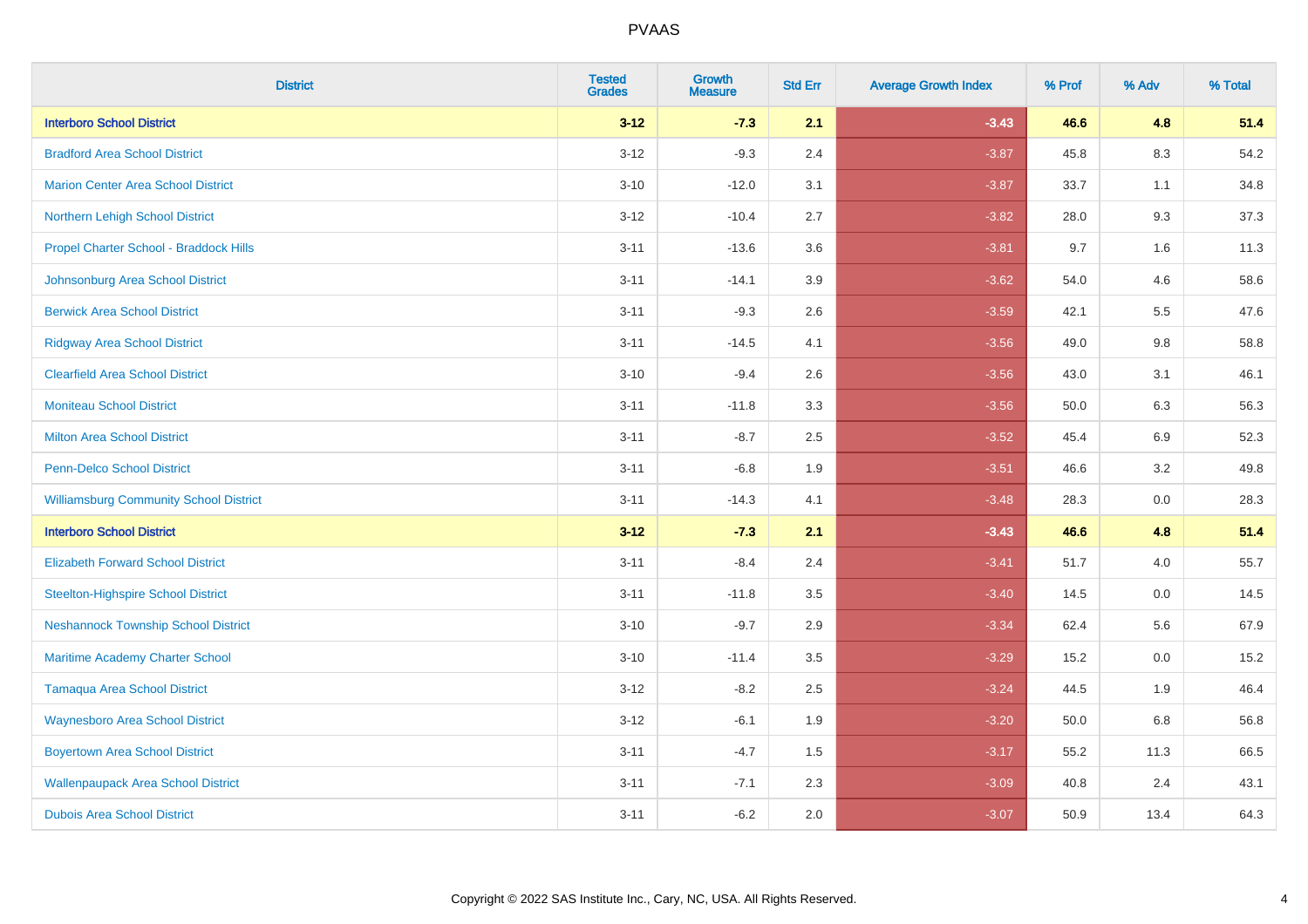| <b>District</b>                              | <b>Tested</b><br><b>Grades</b> | Growth<br><b>Measure</b> | <b>Std Err</b> | <b>Average Growth Index</b> | % Prof | % Adv   | % Total |
|----------------------------------------------|--------------------------------|--------------------------|----------------|-----------------------------|--------|---------|---------|
| <b>Interboro School District</b>             | $3 - 12$                       | $-7.3$                   | 2.1            | $-3.43$                     | 46.6   | 4.8     | 51.4    |
| <b>Palisades School District</b>             | $3 - 11$                       | $-8.7$                   | 2.8            | $-3.06$                     | 53.8   | 6.7     | 60.5    |
| <b>Pittsburgh School District</b>            | $3 - 11$                       | $-3.3$                   | 1.1            | $-3.04$                     | 33.9   | 8.2     | 42.1    |
| Philadelphia Academy Charter School          | $3 - 11$                       | $-8.9$                   | 2.9            | $-3.04$                     | 50.5   | $2.9\,$ | 53.4    |
| <b>North East School District</b>            | $3 - 11$                       | $-9.3$                   | 3.1            | $-3.02$                     | 62.6   | 14.4    | 77.0    |
| <b>Penn Hills School District</b>            | $3 - 11$                       | $-7.6$                   | 2.6            | $-2.94$                     | 33.1   | 0.7     | 33.8    |
| <b>Conneaut School District</b>              | $3 - 12$                       | $-7.5$                   | 2.6            | $-2.91$                     | 38.4   | 7.4     | 45.8    |
| <b>Easton Area School District</b>           | $3 - 12$                       | $-4.1$                   | 1.4            | $-2.91$                     | 39.9   | 4.0     | 43.9    |
| <b>Rochester Area School District</b>        | $3 - 11$                       | $-13.2$                  | 4.6            | $-2.89$                     | 19.5   | 1.3     | 20.8    |
| <b>Union City Area School District</b>       | $3 - 12$                       | $-10.2$                  | 3.6            | $-2.87$                     | 42.9   | $3.2\,$ | 46.0    |
| <b>Northern Potter School District</b>       | $3 - 12$                       | $-13.1$                  | 4.6            | $-2.84$                     | 37.5   | 0.0     | 37.5    |
| <b>Propel Charter School-Homestead</b>       | $3 - 11$                       | $-11.7$                  | 4.1            | $-2.84$                     | 15.9   | 0.0     | 15.9    |
| Nazareth Area School District                | $3 - 11$                       | $-4.7$                   | 1.7            | $-2.82$                     | 59.2   | 9.9     | 69.0    |
| <b>Carlisle Area School District</b>         | $3 - 11$                       | $-5.3$                   | 1.9            | $-2.81$                     | 54.0   | 6.3     | 60.3    |
| <b>Carmichaels Area School District</b>      | $3 - 10$                       | $-9.3$                   | 3.3            | $-2.81$                     | 35.1   | 1.4     | 36.5    |
| <b>Redbank Valley School District</b>        | $3 - 11$                       | $-9.5$                   | 3.4            | $-2.77$                     | 31.5   | 4.9     | 36.4    |
| <b>Highlands School District</b>             | $3 - 11$                       | $-7.4$                   | 2.7            | $-2.76$                     | 44.4   | 3.7     | 48.2    |
| <b>Forest Hills School District</b>          | $3 - 11$                       | $-7.3$                   | 2.7            | $-2.74$                     | 41.1   | 13.7    | 54.8    |
| <b>Trinity Area School District</b>          | $3 - 11$                       | $-5.4$                   | 2.0            | $-2.71$                     | 48.3   | 11.8    | 60.1    |
| <b>Propel Charter School-Montour</b>         | $3 - 10$                       | $-10.7$                  | 3.9            | $-2.71$                     | 13.7   | 0.0     | 13.7    |
| South Allegheny School District              | $3 - 11$                       | $-8.8$                   | 3.2            | $-2.70$                     | 40.5   | 0.0     | 40.5    |
| <b>Quakertown Community School District</b>  | $3 - 12$                       | $-4.4$                   | 1.6            | $-2.70$                     | 56.5   | 10.0    | 66.6    |
| <b>Blairsville-Saltsburg School District</b> | $3 - 11$                       | $-8.0$                   | 3.0            | $-2.68$                     | 37.3   | 7.0     | 44.3    |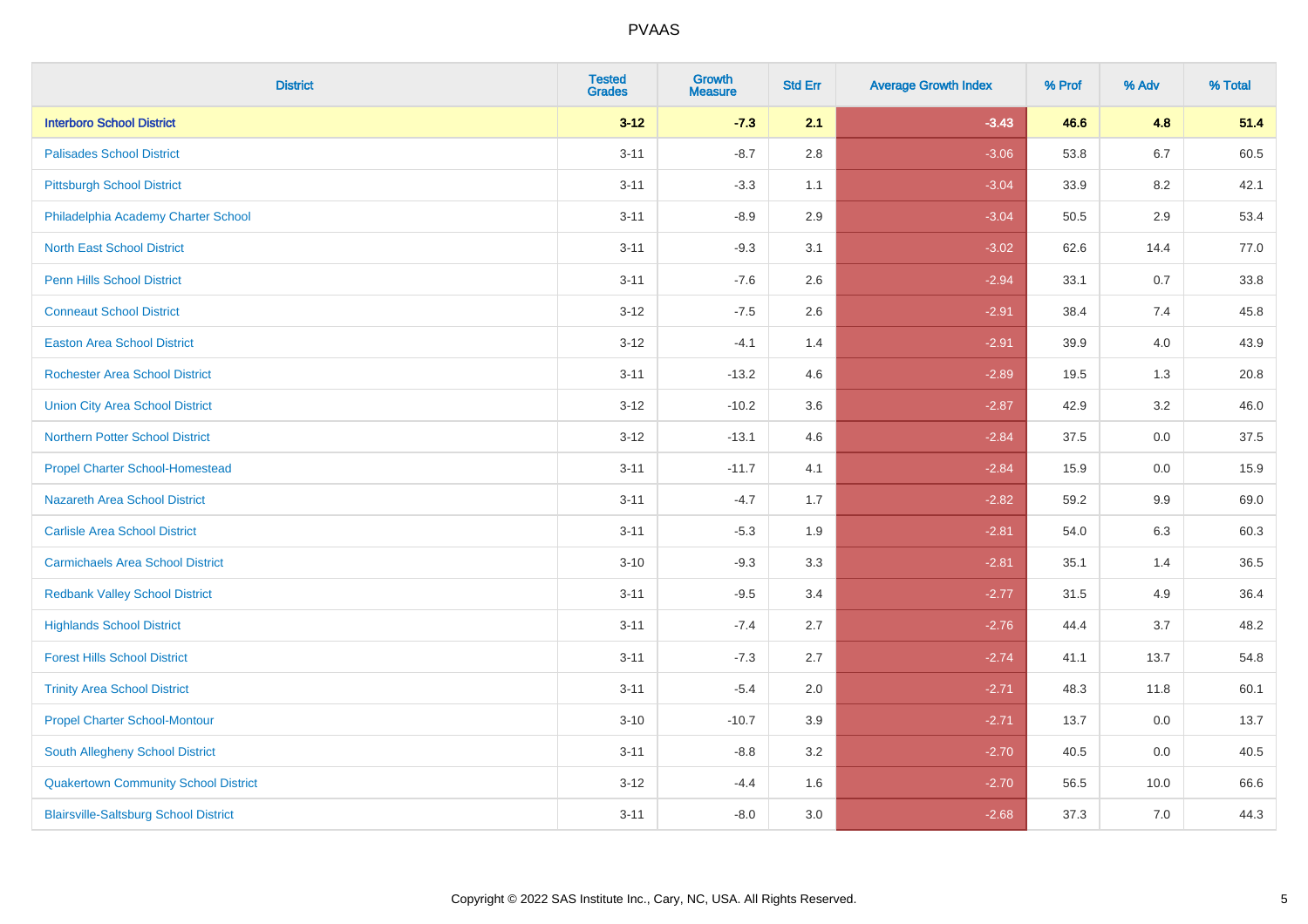| <b>District</b>                               | <b>Tested</b><br><b>Grades</b> | Growth<br><b>Measure</b> | <b>Std Err</b> | <b>Average Growth Index</b> | % Prof | % Adv   | % Total |
|-----------------------------------------------|--------------------------------|--------------------------|----------------|-----------------------------|--------|---------|---------|
| <b>Interboro School District</b>              | $3 - 12$                       | $-7.3$                   | 2.1            | $-3.43$                     | 46.6   | 4.8     | 51.4    |
| <b>Harbor Creek School District</b>           | $3 - 11$                       | $-7.1$                   | 2.7            | $-2.67$                     | 48.8   | 15.2    | 64.0    |
| <b>Pine Grove Area School District</b>        | $3 - 11$                       | $-7.7$                   | 2.9            | $-2.66$                     | 42.3   | 7.7     | 50.0    |
| <b>New Castle Area School District</b>        | $3-12$                         | $-6.4$                   | 2.4            | $-2.66$                     | 32.5   | $4.3$   | 36.8    |
| Northern Tioga School District                | $3 - 12$                       | $-7.5$                   | 2.8            | $-2.64$                     | 54.0   | 1.2     | 55.2    |
| <b>Dunmore School District</b>                | $3 - 11$                       | $-7.7$                   | 2.9            | $-2.62$                     | 34.0   | 7.2     | 41.2    |
| <b>Coatesville Area School District</b>       | $3 - 11$                       | $-4.4$                   | 1.7            | $-2.62$                     | 36.3   | $4.2\,$ | 40.5    |
| <b>Northwest Area School District</b>         | $3 - 10$                       | $-10.0$                  | 3.8            | $-2.59$                     | 34.6   | 7.3     | 41.8    |
| <b>Blue Mountain School District</b>          | $3 - 10$                       | $-5.8$                   | 2.3            | $-2.56$                     | 46.6   | 8.5     | 55.1    |
| <b>Slippery Rock Area School District</b>     | $3 - 11$                       | $-6.3$                   | 2.5            | $-2.51$                     | 56.2   | $9.5\,$ | 65.7    |
| <b>North Star School District</b>             | $3 - 11$                       | $-8.7$                   | 3.5            | $-2.51$                     | 47.8   | 6.0     | 53.7    |
| Mahanoy Area School District                  | $3 - 10$                       | $-9.0$                   | 3.6            | $-2.49$                     | 26.2   | 1.6     | 27.9    |
| <b>Keystone Central School District</b>       | $3 - 11$                       | $-5.1$                   | 2.0            | $-2.46$                     | 44.7   | 4.6     | 49.4    |
| <b>Sugar Valley Rural Charter School</b>      | $3 - 11$                       | $-11.0$                  | 4.5            | $-2.46$                     | 14.9   | $0.0\,$ | 14.9    |
| <b>Mohawk Area School District</b>            | $3 - 11$                       | $-7.5$                   | 3.1            | $-2.45$                     | 49.4   | 11.0    | 60.4    |
| <b>Innovative Arts Academy Charter School</b> | $6 - 11$                       | $-9.1$                   | 3.7            | $-2.44$                     | 9.5    | 0.0     | 9.5     |
| <b>Yough School District</b>                  | $3 - 10$                       | $-6.6$                   | 2.7            | $-2.43$                     | 50.8   | 4.0     | 54.8    |
| <b>Chartiers-Houston School District</b>      | $3 - 10$                       | $-8.6$                   | 3.5            | $-2.41$                     | 59.7   | 4.5     | 64.2    |
| <b>Farrell Area School District</b>           | $3 - 11$                       | $-10.4$                  | 4.3            | $-2.41$                     | 19.0   | 0.0     | 19.0    |
| <b>Universal Audenried Charter School</b>     | $9 - 11$                       | $-5.8$                   | 2.4            | $-2.40$                     | 14.6   | 0.0     | 14.6    |
| <b>Freedom Area School District</b>           | $3 - 11$                       | $-7.1$                   | 3.0            | $-2.37$                     | 43.8   | 4.2     | 47.9    |
| Jefferson-Morgan School District              | $3 - 10$                       | $-9.9$                   | 4.2            | $-2.35$                     | 43.8   | 4.2     | 47.9    |
| La Academia Partnership Charter School        | $6 - 11$                       | $-11.0$                  | 4.7            | $-2.34$                     | 6.8    | 0.0     | 6.8     |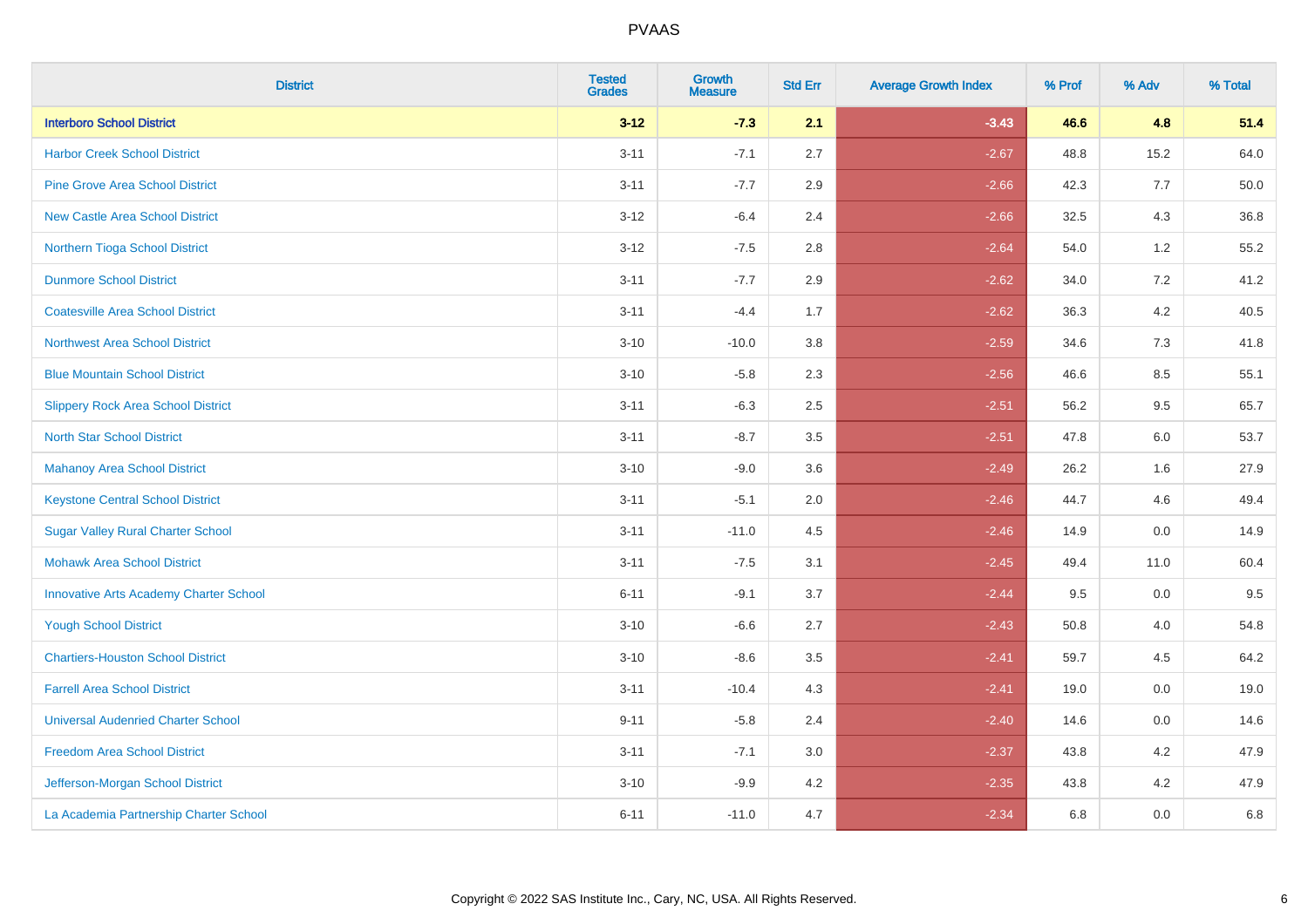| <b>District</b>                                   | <b>Tested</b><br><b>Grades</b> | <b>Growth</b><br><b>Measure</b> | <b>Std Err</b> | <b>Average Growth Index</b> | % Prof | % Adv | % Total |
|---------------------------------------------------|--------------------------------|---------------------------------|----------------|-----------------------------|--------|-------|---------|
| <b>Interboro School District</b>                  | $3 - 12$                       | $-7.3$                          | 2.1            | $-3.43$                     | 46.6   | 4.8   | 51.4    |
| <b>Southmoreland School District</b>              | $3 - 11$                       | $-8.3$                          | 3.6            | $-2.32$                     | 56.8   | 7.2   | 64.0    |
| <b>Upper Moreland Township School District</b>    | $3 - 11$                       | $-5.0$                          | 2.2            | $-2.31$                     | 57.9   | 4.0   | 61.9    |
| South Williamsport Area School District           | $3 - 10$                       | $-5.7$                          | 2.5            | $-2.30$                     | 45.5   | 4.5   | 50.0    |
| Salisbury-Elk Lick School District                | $3 - 11$                       | $-13.5$                         | 5.9            | $-2.30$                     | 27.8   | 0.0   | 27.8    |
| <b>Indiana Area School District</b>               | $3 - 11$                       | $-5.3$                          | 2.3            | $-2.28$                     | 47.6   | 18.4  | 66.1    |
| <b>Oxford Area School District</b>                | $3 - 11$                       | $-4.3$                          | 1.9            | $-2.26$                     | 41.3   | 8.0   | 49.3    |
| <b>Juniata County School District</b>             | $3 - 12$                       | $-4.9$                          | 2.1            | $-2.26$                     | 38.5   | 2.9   | 41.4    |
| Portage Area School District                      | $3 - 10$                       | $-8.1$                          | 3.6            | $-2.26$                     | 40.6   | 9.4   | 50.0    |
| <b>Windber Area School District</b>               | $3 - 11$                       | $-7.2$                          | 3.2            | $-2.24$                     | 55.4   | 7.2   | 62.6    |
| <b>East Lycoming School District</b>              | $3 - 11$                       | $-6.0$                          | 2.7            | $-2.24$                     | 48.3   | 4.2   | 52.5    |
| <b>York Co School Of Technology</b>               | $9 - 12$                       | $-3.8$                          | 1.7            | $-2.22$                     | 39.1   | 5.6   | 44.7    |
| <b>Muncy School District</b>                      | $3 - 11$                       | $-8.1$                          | 3.7            | $-2.21$                     | 42.0   | 3.8   | 45.8    |
| <b>West Middlesex Area School District</b>        | $3 - 10$                       | $-8.4$                          | 3.8            | $-2.21$                     | 34.9   | 2.8   | 37.6    |
| Jim Thorpe Area School District                   | $3 - 11$                       | $-5.8$                          | 2.7            | $-2.19$                     | 33.3   | 7.4   | 40.7    |
| <b>Keystone Education Center Charter School</b>   | $3 - 12$                       | $-12.9$                         | 5.9            | $-2.19$                     | 28.0   | 0.0   | 28.0    |
| <b>Perkiomen Valley School District</b>           | $3 - 11$                       | $-3.5$                          | 1.6            | $-2.18$                     | 53.8   | 13.4  | 67.2    |
| <b>Benton Area School District</b>                | $3 - 10$                       | $-9.7$                          | 4.5            | $-2.18$                     | 43.2   | 5.4   | 48.6    |
| Susquehanna Township School District              | $3 - 12$                       | $-5.8$                          | 2.7            | $-2.17$                     | 36.0   | 5.6   | 41.6    |
| <b>Crawford Central School District</b>           | $3 - 11$                       | $-4.7$                          | 2.2            | $-2.15$                     | 40.6   | 10.5  | 51.1    |
| Aliquippa School District                         | $3 - 11$                       | $-9.0$                          | 4.2            | $-2.14$                     | 11.0   | 0.0   | 11.0    |
| <b>Williams Valley School District</b>            | $3 - 11$                       | $-7.3$                          | 3.4            | $-2.13$                     | 23.2   | 0.0   | 23.2    |
| <b>Executive Education Academy Charter School</b> | $3 - 10$                       | $-6.5$                          | 3.1            | $-2.08$                     | 23.7   | 2.2   | 25.8    |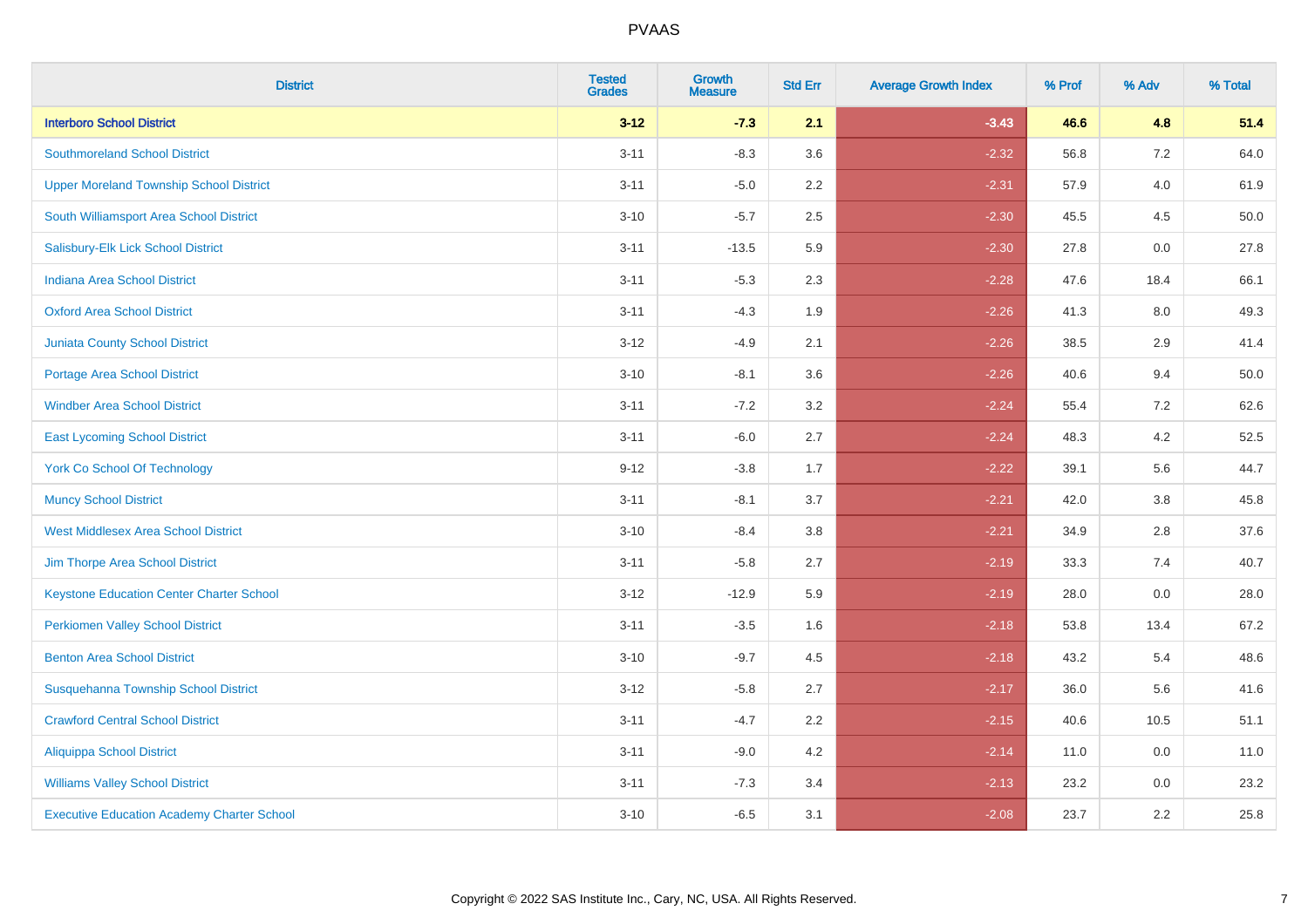| <b>District</b>                                | <b>Tested</b><br><b>Grades</b> | Growth<br><b>Measure</b> | <b>Std Err</b> | <b>Average Growth Index</b> | % Prof | % Adv   | % Total |
|------------------------------------------------|--------------------------------|--------------------------|----------------|-----------------------------|--------|---------|---------|
| <b>Interboro School District</b>               | $3 - 12$                       | $-7.3$                   | 2.1            | $-3.43$                     | 46.6   | 4.8     | 51.4    |
| Middletown Area School District                | $3 - 11$                       | $-5.3$                   | 2.6            | $-2.05$                     | 46.4   | 5.3     | 51.7    |
| <b>Karns City Area School District</b>         | $3 - 11$                       | $-6.0$                   | 2.9            | $-2.03$                     | 53.1   | 8.3     | 61.5    |
| <b>Corry Area School District</b>              | $3 - 11$                       | $-5.3$                   | 2.6            | $-2.03$                     | 38.5   | 6.0     | 44.5    |
| <b>California Area School District</b>         | $3 - 10$                       | $-7.3$                   | 3.6            | $-2.02$                     | 42.6   | 9.8     | 52.5    |
| <b>Moshannon Valley School District</b>        | $3 - 10$                       | $-7.0$                   | 3.4            | $-2.01$                     | 48.5   | 0.0     | 48.5    |
| The New Academy Charter School                 | $8 - 11$                       | $-10.4$                  | 5.2            | $-2.00$                     | 0.0    | $0.0\,$ | $0.0\,$ |
| <b>Upper Dauphin Area School District</b>      | $3 - 11$                       | $-6.3$                   | 3.2            | $-1.98$                     | 37.4   | 4.8     | 42.2    |
| <b>Mount Union Area School District</b>        | $3 - 10$                       | $-6.1$                   | 3.1            | $-1.97$                     | 32.2   | 3.4     | 35.6    |
| <b>Forest City Regional School District</b>    | $3 - 12$                       | $-6.0$                   | 3.0            | $-1.96$                     | 44.1   | 0.0     | 44.1    |
| <b>Bermudian Springs School District</b>       | $3 - 11$                       | $-5.5$                   | 2.9            | $-1.94$                     | 56.4   | 6.8     | 63.2    |
| <b>Somerset Area School District</b>           | $3 - 11$                       | $-4.4$                   | 2.3            | $-1.93$                     | 44.4   | 14.9    | 59.3    |
| <b>Mount Pleasant Area School District</b>     | $3 - 11$                       | $-5.0$                   | 2.6            | $-1.93$                     | 52.6   | 0.0     | 52.6    |
| <b>Gettysburg Area School District</b>         | $3 - 11$                       | $-4.0$                   | 2.1            | $-1.89$                     | 45.3   | 14.0    | 59.3    |
| <b>Greensburg Salem School District</b>        | $3 - 11$                       | $-4.4$                   | 2.4            | $-1.88$                     | 47.6   | 4.9     | 52.4    |
| <b>East Allegheny School District</b>          | $3 - 11$                       | $-6.3$                   | 3.3            | $-1.87$                     | 31.9   | 9.7     | 41.7    |
| <b>Western Beaver County School District</b>   | $3 - 11$                       | $-7.8$                   | 4.2            | $-1.87$                     | 56.5   | 6.5     | 63.0    |
| <b>Central Columbia School District</b>        | $3-12$                         | $-4.8$                   | 2.6            | $-1.86$                     | 53.7   | 14.8    | 68.5    |
| <b>Kiski Area School District</b>              | $3 - 11$                       | $-3.7$                   | 2.0            | $-1.86$                     | 57.4   | 10.4    | 67.8    |
| <b>Brownsville Area School District</b>        | $3-12$                         | $-7.2$                   | 3.9            | $-1.83$                     | 34.4   | 6.1     | 40.5    |
| <b>Montrose Area School District</b>           | $3 - 10$                       | $-5.5$                   | 3.0            | $-1.82$                     | 46.7   | 5.4     | 52.2    |
| <b>Brandywine Heights Area School District</b> | $3 - 11$                       | $-4.9$                   | 2.7            | $-1.81$                     | 49.2   | 8.2     | 57.4    |
| <b>Pequea Valley School District</b>           | $3 - 11$                       | $-5.8$                   | 3.2            | $-1.80$                     | 39.8   | 9.1     | 48.9    |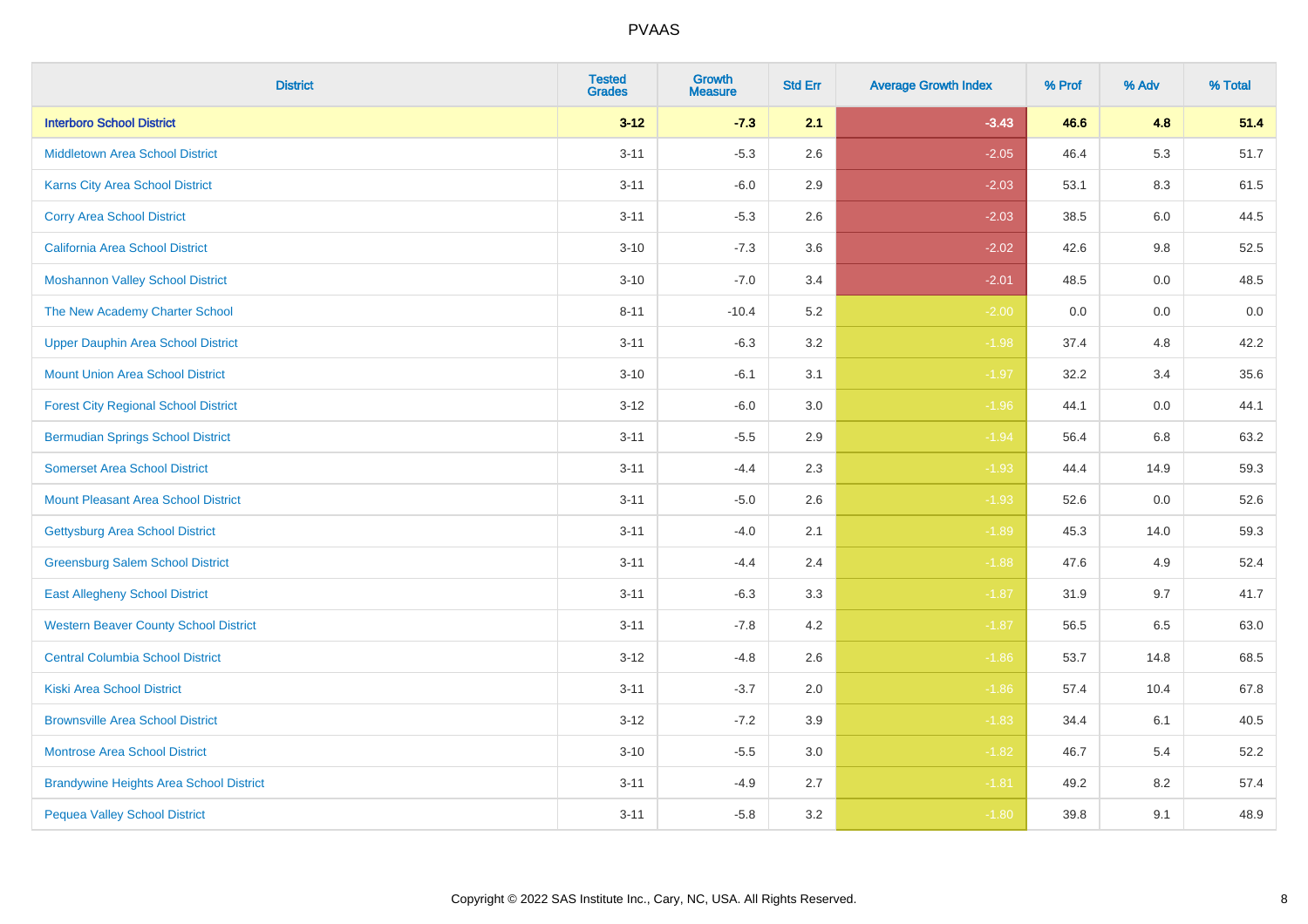| <b>District</b>                                                       | <b>Tested</b><br><b>Grades</b> | Growth<br><b>Measure</b> | <b>Std Err</b> | <b>Average Growth Index</b> | % Prof | % Adv | % Total |
|-----------------------------------------------------------------------|--------------------------------|--------------------------|----------------|-----------------------------|--------|-------|---------|
| <b>Interboro School District</b>                                      | $3 - 12$                       | $-7.3$                   | 2.1            | $-3.43$                     | 46.6   | 4.8   | 51.4    |
| <b>Pittston Area School District</b>                                  | $3 - 11$                       | $-10.1$                  | 5.6            | $-1.80$                     | 38.1   | 9.5   | 47.6    |
| <b>Washington School District</b>                                     | $3 - 11$                       | $-4.9$                   | 2.8            | $-1.76$                     | 30.1   | 2.4   | 32.5    |
| <b>Canton Area School District</b>                                    | $3 - 11$                       | $-5.5$                   | $3.2\,$        | $-1.75$                     | 40.7   | 2.3   | 43.0    |
| <b>Old Forge School District</b>                                      | $3 - 12$                       | $-5.9$                   | 3.4            | $-1.73$                     | 52.9   | 7.1   | 60.0    |
| Perseus House Charter School Of Excellence                            | $6 - 11$                       | $-5.2$                   | 3.0            | $-1.72$                     | 16.5   | 0.0   | 16.5    |
| <b>Brentwood Borough School District</b>                              | $3 - 11$                       | $-5.3$                   | $3.0\,$        | $-1.72$                     | 52.0   | 6.1   | 58.2    |
| East Pennsboro Area School District                                   | $3 - 11$                       | $-4.2$                   | 2.5            | $-1.71$                     | 60.8   | 8.5   | 69.3    |
| <b>Twin Valley School District</b>                                    | $3-12$                         | $-3.6$                   | 2.1            | $-1.69$                     | 49.6   | 7.1   | 56.8    |
| <b>Pottstown School District</b>                                      | $3 - 12$                       | $-4.0$                   | 2.4            | $-1.68$                     | 29.8   | 1.2   | 31.0    |
| <b>Fairfield Area School District</b>                                 | $3 - 11$                       | $-5.6$                   | 3.4            | $-1.66$                     | 57.9   | 4.0   | 61.8    |
| <b>Shamokin Area School District</b>                                  | $3 - 11$                       | $-7.7$                   | 4.8            | $-1.60$                     | 38.1   | 3.2   | 41.3    |
| Preparatory Charter School Of Mathematics, Science, Tech, And Careers | $9 - 10$                       | $-4.0$                   | 2.5            | $-1.59$                     | 15.0   | 0.0   | 15.0    |
| <b>Carbon Career &amp; Technical Institute</b>                        | $9 - 11$                       | $-5.7$                   | 3.6            | $-1.59$                     | 34.5   | 1.2   | 35.7    |
| <b>Tri-Valley School District</b>                                     | $3 - 10$                       | $-6.4$                   | 4.1            | $-1.57$                     | 37.0   | 4.4   | 41.3    |
| <b>Fort Cherry School District</b>                                    | $3 - 10$                       | $-5.9$                   | 3.8            | $-1.56$                     | 55.2   | 5.2   | 60.3    |
| <b>MaST Community Charter School</b>                                  | $3 - 10$                       | $-4.1$                   | 2.7            | $-1.52$                     | 44.0   | 9.5   | 53.4    |
| <b>Claysburg-Kimmel School District</b>                               | $3 - 11$                       | $-5.7$                   | 4.0            | $-1.42$                     | 42.9   | 8.2   | 51.0    |
| <b>Westmont Hilltop School District</b>                               | $3 - 11$                       | $-4.0$                   | 2.8            | $-1.40$                     | 36.3   | 13.3  | 49.6    |
| <b>Greencastle-Antrim School District</b>                             | $3 - 11$                       | $-3.0$                   | 2.2            | $-1.36$                     | 62.4   | 9.9   | 72.3    |
| <b>Ferndale Area School District</b>                                  | $3 - 10$                       | $-5.8$                   | 4.3            | $-1.33$                     | 40.0   | 0.0   | 40.0    |
| <b>Cambria Heights School District</b>                                | $3 - 10$                       | $-4.1$                   | 3.1            | $-1.32$                     | 51.0   | 6.0   | 57.0    |
| <b>Ellwood City Area School District</b>                              | $3 - 11$                       | $-4.2$                   | 3.2            | $-1.29$                     | 54.1   | 14.1  | 68.2    |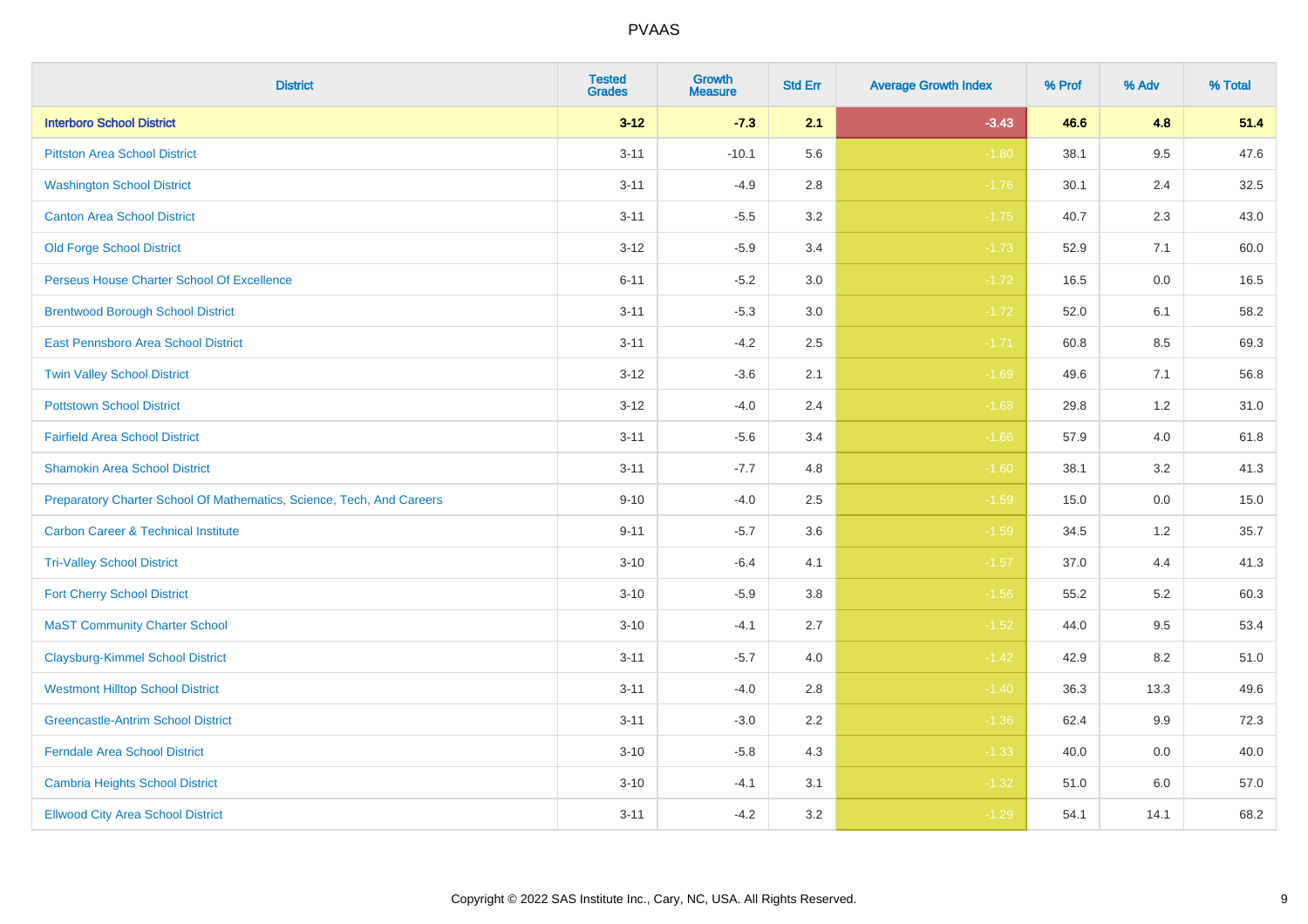| <b>District</b>                              | <b>Tested</b><br><b>Grades</b> | <b>Growth</b><br><b>Measure</b> | <b>Std Err</b> | <b>Average Growth Index</b> | % Prof | % Adv | % Total |
|----------------------------------------------|--------------------------------|---------------------------------|----------------|-----------------------------|--------|-------|---------|
| <b>Interboro School District</b>             | $3 - 12$                       | $-7.3$                          | 2.1            | $-3.43$                     | 46.6   | 4.8   | 51.4    |
| <b>Shade-Central City School District</b>    | $3 - 11$                       | $-5.9$                          | 4.6            | $-1.28$                     | 27.8   | 0.0   | 27.8    |
| <b>Bristol Borough School District</b>       | $3 - 12$                       | $-4.3$                          | 3.4            | $-1.27$                     | 39.7   | 1.3   | 41.0    |
| <b>Troy Area School District</b>             | $3 - 10$                       | $-4.3$                          | 3.4            | $-1.26$                     | 43.2   | 5.7   | 48.9    |
| <b>Apollo-Ridge School District</b>          | $3 - 12$                       | $-4.7$                          | 3.7            | $-1.24$                     | 50.0   | 10.0  | 60.0    |
| <b>Elk Lake School District</b>              | $3 - 11$                       | $-4.0$                          | 3.3            | $-1.23$                     | 46.2   | 3.3   | 49.4    |
| <b>Scranton School District</b>              | $3 - 12$                       | $-2.9$                          | 2.4            | $-1.22$                     | 45.6   | 3.6   | 49.1    |
| <b>Riverview School District</b>             | $3 - 11$                       | $-4.6$                          | 3.8            | $-1.20$                     | 57.9   | 15.8  | 73.7    |
| <b>Greater Johnstown School District</b>     | $3 - 11$                       | $-3.1$                          | 2.6            | $-1.19$                     | 26.1   | 0.0   | 26.1    |
| <b>Big Beaver Falls Area School District</b> | $3 - 11$                       | $-3.9$                          | 3.3            | $-1.18$                     | 34.1   | 3.5   | 37.6    |
| <b>Chichester School District</b>            | $3 - 11$                       | $-2.7$                          | 2.3            | $-1.17$                     | 44.6   | 6.6   | 51.2    |
| <b>Chestnut Ridge School District</b>        | $3 - 12$                       | $-3.4$                          | 2.9            | $-1.17$                     | 46.6   | 5.8   | 52.4    |
| <b>Kane Area School District</b>             | $3 - 10$                       | $-3.7$                          | 3.2            | $-1.17$                     | 39.5   | 9.9   | 49.4    |
| <b>Antietam School District</b>              | $3 - 10$                       | $-4.3$                          | 3.8            | $-1.13$                     | 36.4   | $5.4$ | 41.8    |
| Jeannette City School District               | $3 - 11$                       | $-4.3$                          | 3.8            | $-1.13$                     | 46.7   | 7.5   | 54.2    |
| <b>Dallas School District</b>                | $3 - 11$                       | $-2.5$                          | 2.2            | $-1.12$                     | 54.9   | 7.6   | 62.4    |
| Juniata Valley School District               | $3 - 11$                       | $-3.9$                          | 3.5            | $-1.10$                     | 44.4   | 3.5   | 47.8    |
| <b>Riverside School District</b>             | $3 - 11$                       | $-3.2$                          | 3.0            | $-1.09$                     | 43.0   | 9.0   | 52.0    |
| Conemaugh Township Area School District      | $3 - 12$                       | $-3.7$                          | 3.4            | $-1.09$                     | 53.8   | 17.6  | 71.4    |
| Oil City Area School District                | $3 - 11$                       | $-2.9$                          | 2.6            | $-1.08$                     | 44.4   | 5.8   | 50.2    |
| <b>Quaker Valley School District</b>         | $3 - 11$                       | $-2.8$                          | 2.6            | $-1.08$                     | 55.2   | 13.2  | 68.4    |
| <b>West Greene School District</b>           | $3 - 11$                       | $-4.5$                          | 4.3            | $-1.04$                     | 36.6   | 7.3   | 43.9    |
| <b>Lewisburg Area School District</b>        | $3 - 11$                       | $-2.7$                          | 2.6            | $-1.03$                     | 57.0   | 18.5  | 75.6    |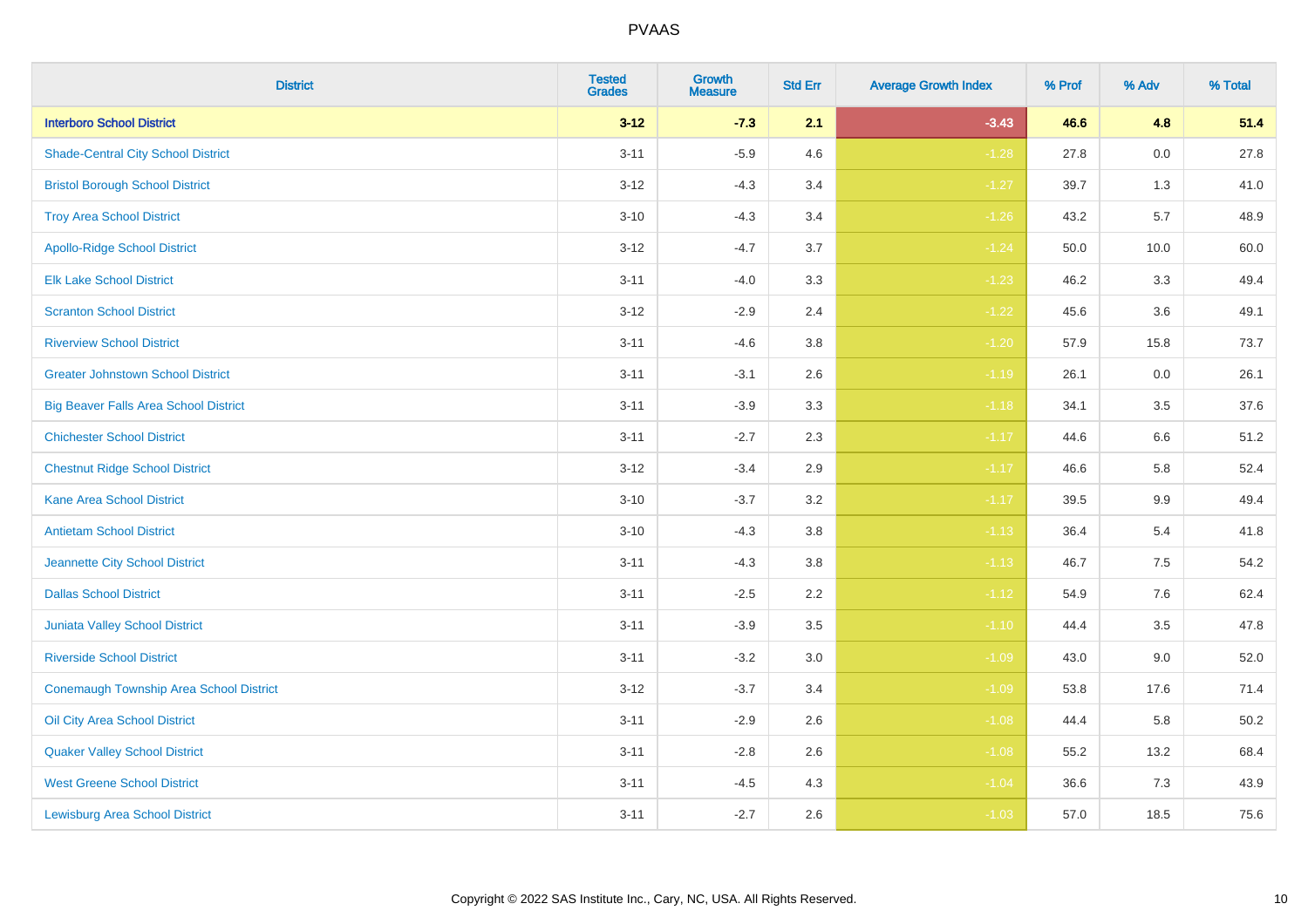| <b>District</b>                               | <b>Tested</b><br><b>Grades</b> | <b>Growth</b><br><b>Measure</b> | <b>Std Err</b> | <b>Average Growth Index</b> | % Prof | % Adv | % Total |
|-----------------------------------------------|--------------------------------|---------------------------------|----------------|-----------------------------|--------|-------|---------|
| <b>Interboro School District</b>              | $3 - 12$                       | $-7.3$                          | 2.1            | $-3.43$                     | 46.6   | 4.8   | 51.4    |
| <b>Valley Grove School District</b>           | $3 - 10$                       | $-3.7$                          | 3.7            | $-1.01$                     | 51.2   | 6.1   | 57.3    |
| <b>Seneca Valley School District</b>          | $3 - 11$                       | $-1.4$                          | 1.4            | $-0.99$                     | 57.2   | 11.4  | 68.6    |
| <b>North Hills School District</b>            | $3 - 11$                       | $-1.8$                          | 1.8            | $-0.96$                     | 59.1   | 14.1  | 73.2    |
| Imhotep Institute Charter High School         | $9 - 11$                       | $-5.3$                          | 5.8            | $-0.92$                     | 25.0   | 0.0   | 25.0    |
| <b>Wyoming Valley West School District</b>    | $3 - 11$                       | $-2.2$                          | 2.4            | $-0.91$                     | 49.4   | 3.0   | 52.4    |
| <b>Sullivan County School District</b>        | $3 - 10$                       | $-4.0$                          | 4.4            | $-0.90$                     | 66.7   | 2.6   | 69.2    |
| <b>Austin Area School District</b>            | $3 - 11$                       | $-5.7$                          | 6.4            | $-0.90$                     | 33.3   | 5.6   | 38.9    |
| <b>Columbia Borough School District</b>       | $3 - 12$                       | $-3.1$                          | 3.5            | $-0.89$                     | 29.5   | 1.9   | 31.4    |
| <b>Montour School District</b>                | $3 - 11$                       | $-1.8$                          | 2.1            | $-0.88$                     | 61.4   | 15.1  | 76.5    |
| <b>Charleroi School District</b>              | $3 - 11$                       | $-2.6$                          | 3.0            | $-0.86$                     | 55.7   | 7.4   | 63.1    |
| <b>Phoenixville Area School District</b>      | $3 - 11$                       | $-1.7$                          | 2.1            | $-0.83$                     | 59.9   | 10.6  | 70.5    |
| <b>Chartiers Valley School District</b>       | $3 - 11$                       | $-1.7$                          | 2.0            | $-0.81$                     | 54.7   | 8.4   | 63.1    |
| <b>Forest Area School District</b>            | $3 - 11$                       | $-4.4$                          | 5.4            | $-0.81$                     | 36.2   | 2.1   | 38.3    |
| <b>Lebanon School District</b>                | $3 - 11$                       | $-1.6$                          | 1.9            | $-0.80$                     | 24.4   | 2.6   | 27.0    |
| Shenango Area School District                 | $3 - 11$                       | $-2.6$                          | 3.3            | $-0.79$                     | 50.6   | 13.9  | 64.6    |
| <b>Northeast Bradford School District</b>     | $3 - 10$                       | $-3.1$                          | 4.0            | $-0.78$                     | 33.9   | 3.4   | 37.3    |
| <b>Conemaugh Valley School District</b>       | $3 - 12$                       | $-3.2$                          | 4.1            | $-0.78$                     | 48.2   | 5.6   | 53.7    |
| <b>Gillingham Charter School</b>              | $3 - 11$                       | $-4.4$                          | 5.6            | $-0.77$                     | 20.8   | 8.3   | 29.2    |
| <b>Turkeyfoot Valley Area School District</b> | $3 - 12$                       | $-4.3$                          | 5.6            | $-0.76$                     | 22.0   | 5.1   | 27.1    |
| <b>Bald Eagle Area School District</b>        | $3 - 11$                       | $-2.1$                          | 2.7            | $-0.75$                     | 48.4   | 9.4   | 57.7    |
| Huntingdon Area School District               | $3 - 11$                       | $-2.0$                          | 2.7            | $-0.72$                     | 36.8   | 10.3  | 47.0    |
| Mt Lebanon School District                    | $3 - 11$                       | $-1.0$                          | 1.5            | $-0.70$                     | 61.9   | 24.0  | 85.9    |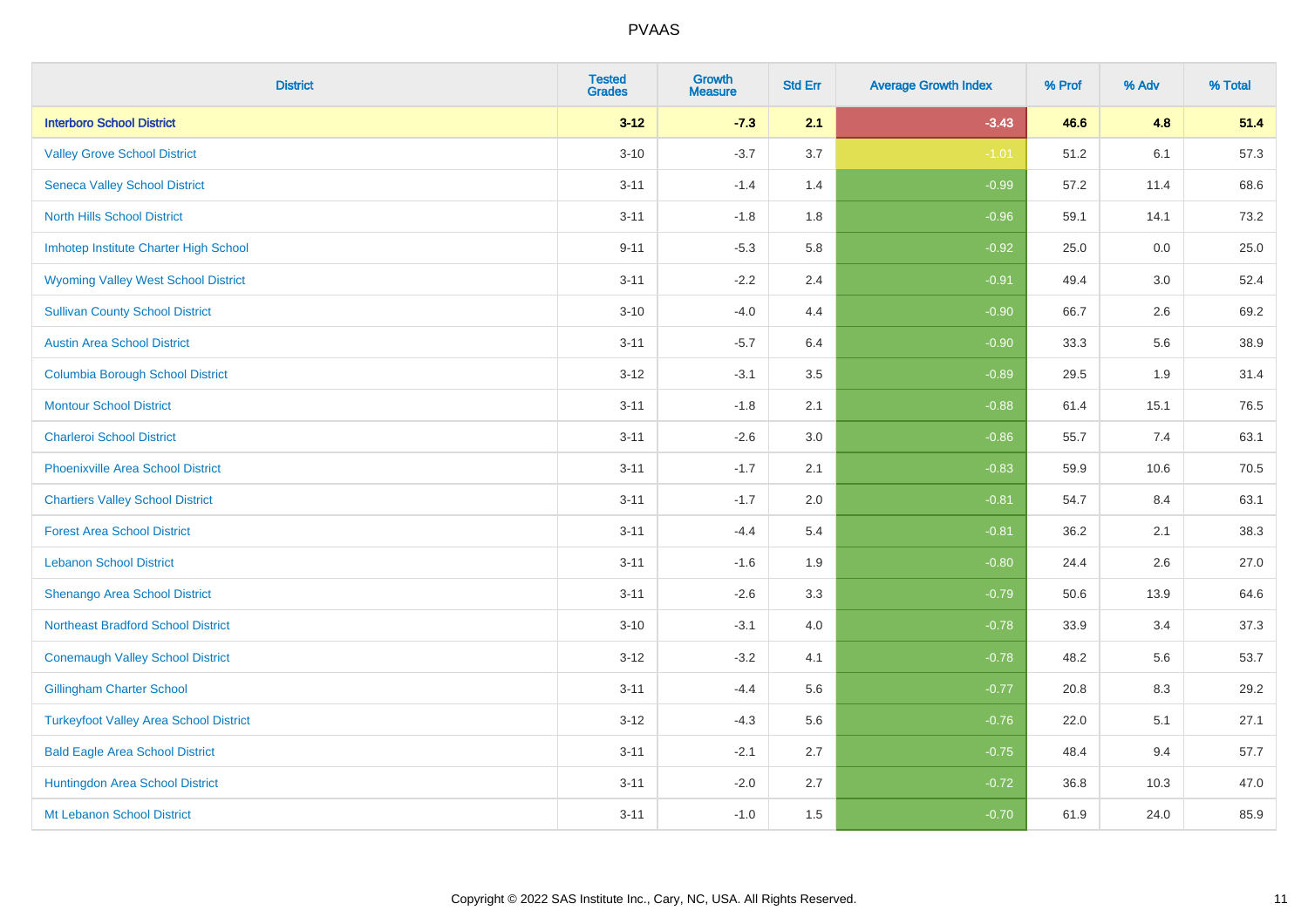| <b>District</b>                                         | <b>Tested</b><br><b>Grades</b> | Growth<br><b>Measure</b> | <b>Std Err</b> | <b>Average Growth Index</b> | % Prof | % Adv   | % Total |
|---------------------------------------------------------|--------------------------------|--------------------------|----------------|-----------------------------|--------|---------|---------|
| <b>Interboro School District</b>                        | $3 - 12$                       | $-7.3$                   | 2.1            | $-3.43$                     | 46.6   | 4.8     | 51.4    |
| <b>Lehighton Area School District</b>                   | $3 - 11$                       | $-1.6$                   | 2.3            | $-0.70$                     | 51.1   | 5.6     | 56.7    |
| <b>North Pocono School District</b>                     | $3 - 11$                       | $-2.3$                   | 3.4            | $-0.68$                     | 52.0   | 16.4    | 68.5    |
| <b>Cheltenham School District</b>                       | $3 - 11$                       | $-1.4$                   | 2.1            | $-0.67$                     | 46.1   | 10.0    | 56.1    |
| <b>Fannett-Metal School District</b>                    | $3 - 11$                       | $-3.4$                   | 5.1            | $-0.67$                     | 38.7   | 8.1     | 46.8    |
| <b>Susquehanna Community School District</b>            | $3 - 11$                       | $-2.8$                   | 4.2            | $-0.66$                     | 49.4   | 6.9     | 56.3    |
| <b>Burgettstown Area School District</b>                | $3 - 11$                       | $-2.1$                   | 3.4            | $-0.62$                     | 50.0   | 1.4     | 51.4    |
| <b>Clarion-Limestone Area School District</b>           | $3-12$                         | $-2.5$                   | 4.1            | $-0.60$                     | 56.8   | 6.8     | 63.6    |
| <b>Manheim Township School District</b>                 | $3 - 12$                       | $-0.9$                   | 1.6            | $-0.58$                     | 53.2   | 15.5    | 68.7    |
| <b>Central Greene School District</b>                   | $3 - 11$                       | $-1.6$                   | 2.8            | $-0.55$                     | 54.2   | 2.8     | 57.0    |
| <b>Mid Valley School District</b>                       | $3 - 10$                       | $-1.7$                   | 3.0            | $-0.55$                     | 45.1   | $7.8\,$ | 52.9    |
| <b>Wyoming Area School District</b>                     | $3 - 10$                       | $-1.3$                   | 2.6            | $-0.50$                     | 53.8   | 10.8    | 64.6    |
| <b>Canon-Mcmillan School District</b>                   | $3 - 11$                       | $-0.8$                   | 1.6            | $-0.50$                     | 58.7   | 15.9    | 74.6    |
| South Side Area School District                         | $3 - 11$                       | $-1.6$                   | 3.3            | $-0.48$                     | 50.0   | 6.8     | 56.8    |
| <b>Elizabethtown Area School District</b>               | $3 - 12$                       | $-0.9$                   | 1.9            | $-0.47$                     | 50.0   | 11.2    | 61.2    |
| Center For Student Learning Charter School At Pennsbury | $6 - 12$                       | $-2.9$                   | 6.1            | $-0.47$                     | 42.9   | 0.0     | 42.9    |
| <b>Conewago Valley School District</b>                  | $3 - 12$                       | $-0.9$                   | 2.0            | $-0.45$                     | 51.7   | 9.6     | 61.3    |
| <b>Bangor Area School District</b>                      | $3 - 12$                       | $-0.9$                   | 2.0            | $-0.43$                     | 44.3   | 4.7     | 49.0    |
| <b>Shaler Area School District</b>                      | $3 - 11$                       | $-0.8$                   | 1.9            | $-0.43$                     | 49.1   | 9.6     | 58.7    |
| North Schuylkill School District                        | $3 - 11$                       | $-1.0$                   | 2.4            | $-0.42$                     | 41.8   | 5.1     | 46.8    |
| <b>Sharpsville Area School District</b>                 | $3 - 11$                       | $-1.4$                   | 3.5            | $-0.40$                     | 55.2   | 13.4    | 68.7    |
| <b>Bellwood-Antis School District</b>                   | $3 - 10$                       | $-1.2$                   | 3.2            | $-0.39$                     | 55.1   | 10.1    | 65.2    |
| <b>Palmerton Area School District</b>                   | $3 - 11$                       | $-1.2$                   | 3.0            | $-0.39$                     | 57.4   | 5.0     | 62.4    |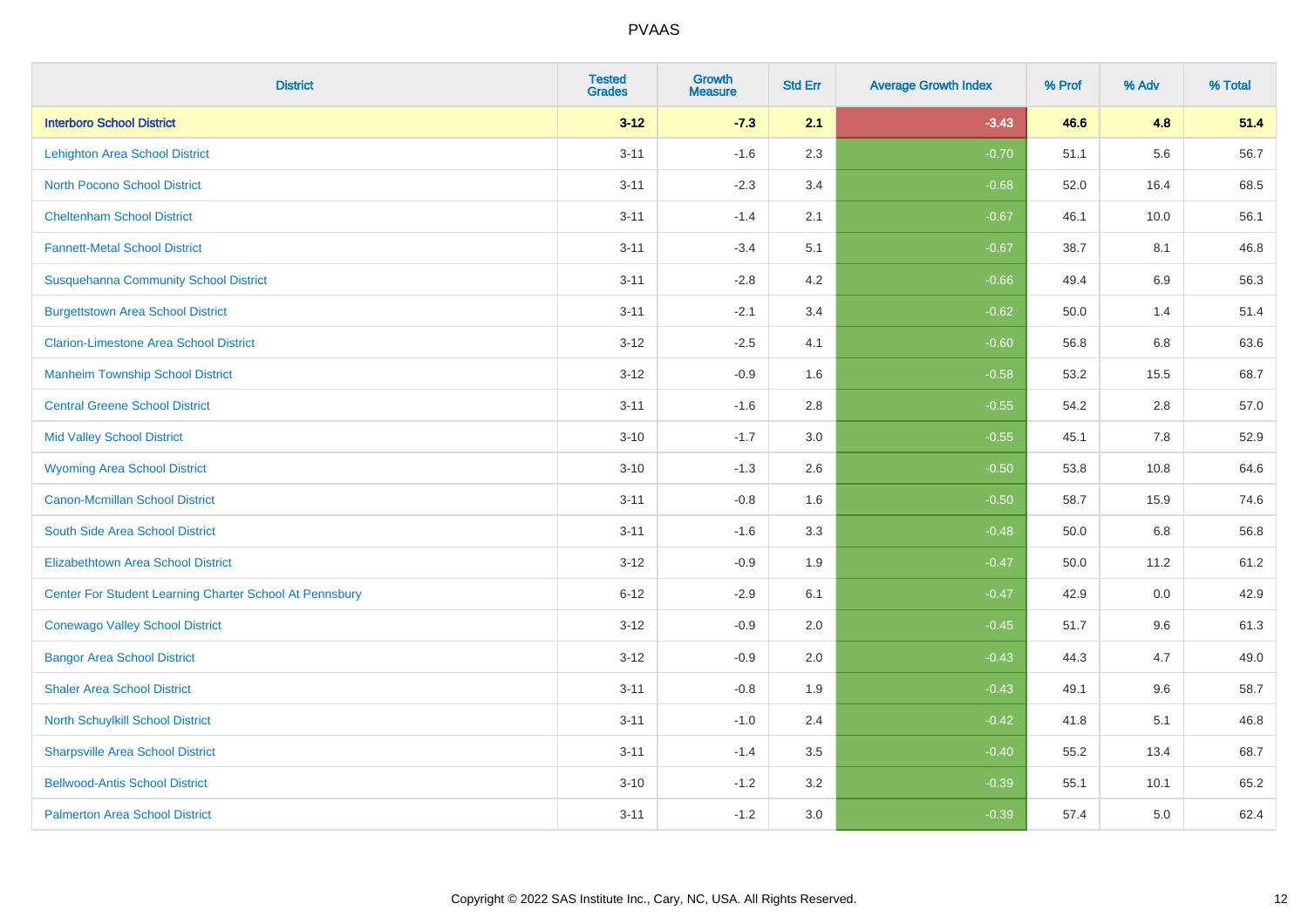| <b>District</b>                                    | <b>Tested</b><br><b>Grades</b> | Growth<br><b>Measure</b> | <b>Std Err</b> | <b>Average Growth Index</b> | % Prof | % Adv   | % Total |
|----------------------------------------------------|--------------------------------|--------------------------|----------------|-----------------------------|--------|---------|---------|
| <b>Interboro School District</b>                   | $3 - 12$                       | $-7.3$                   | 2.1            | $-3.43$                     | 46.6   | 4.8     | 51.4    |
| Hope For Hyndman Charter School                    | $3 - 11$                       | $-2.0$                   | 6.1            | $-0.32$                     | 33.3   | 0.0     | 33.3    |
| <b>Albert Gallatin Area School District</b>        | $3 - 11$                       | $-0.8$                   | 2.4            | $-0.32$                     | 54.5   | 10.0    | 64.6    |
| <b>Cornell School District</b>                     | $3 - 11$                       | $-1.6$                   | 5.0            | $-0.32$                     | 33.8   | 1.5     | 35.4    |
| <b>Tuscarora School District</b>                   | $3 - 11$                       | $-0.6$                   | 2.3            | $-0.27$                     | 45.1   | 8.1     | 53.2    |
| <b>Penn Manor School District</b>                  | $3 - 11$                       | $-0.4$                   | 1.6            | $-0.25$                     | 51.9   | 12.6    | 64.5    |
| <b>Lakeview School District</b>                    | $3 - 11$                       | $-0.9$                   | 3.7            | $-0.24$                     | 60.3   | 3.2     | 63.5    |
| <b>Glendale School District</b>                    | $3 - 10$                       | $-0.9$                   | 3.7            | $-0.24$                     | 50.0   | 5.4     | 55.4    |
| <b>Girard School District</b>                      | $3 - 11$                       | $-0.6$                   | 2.7            | $-0.22$                     | 53.9   | 15.6    | 69.6    |
| <b>Harrisburg City School District</b>             | $3 - 11$                       | $-0.4$                   | 2.1            | $-0.19$                     | 15.1   | 0.4     | 15.5    |
| <b>Panther Valley School District</b>              | $3 - 12$                       | $-0.6$                   | 3.3            | $-0.19$                     | 47.9   | 4.3     | 52.1    |
| <b>Westinghouse Arts Academy Charter School</b>    | $9 - 10$                       | $-0.7$                   | 3.6            | $-0.19$                     | 59.2   | 8.4     | 67.6    |
| <b>Millville Area School District</b>              | $3 - 12$                       | $-0.9$                   | 4.7            | $-0.18$                     | 51.4   | 5.4     | 56.8    |
| <b>Mount Carmel Area School District</b>           | $3 - 11$                       | $-0.6$                   | 3.1            | $-0.18$                     | 45.3   | 2.1     | 47.4    |
| <b>Crestwood School District</b>                   | $3 - 11$                       | $-0.4$                   | 2.4            | $-0.17$                     | 57.4   | 17.0    | 74.4    |
| Southern Lehigh School District                    | $3 - 11$                       | $-0.4$                   | 2.3            | $-0.17$                     | 66.1   | 11.9    | 78.0    |
| <b>Achievement House Charter School</b>            | $7 - 11$                       | $-0.7$                   | 4.0            | $-0.17$                     | 32.5   | 2.6     | 35.1    |
| <b>Bellefonte Area School District</b>             | $3 - 11$                       | $-0.4$                   | 2.2            | $-0.17$                     | 47.6   | 10.6    | 58.2    |
| <b>Otto-Eldred School District</b>                 | $3 - 11$                       | $-0.7$                   | 4.2            | $-0.15$                     | 56.2   | $6.2\,$ | 62.5    |
| <b>Oley Valley School District</b>                 | $3 - 11$                       | $-0.4$                   | 2.8            | $-0.15$                     | 43.1   | 12.9    | 56.0    |
| Philadelphia Electrical & Tech Charter High School | $10 - 10$                      | $-0.5$                   | 2.9            | $-0.15$                     | 8.8    | 0.0     | 8.8     |
| <b>Central Fulton School District</b>              | $3 - 11$                       | $-0.5$                   | 3.5            | $-0.14$                     | 51.4   | 8.6     | 60.0    |
| <b>Blue Ridge School District</b>                  | $3 - 11$                       | $-0.5$                   | 3.6            | $-0.12$                     | 44.6   | 3.1     | 47.7    |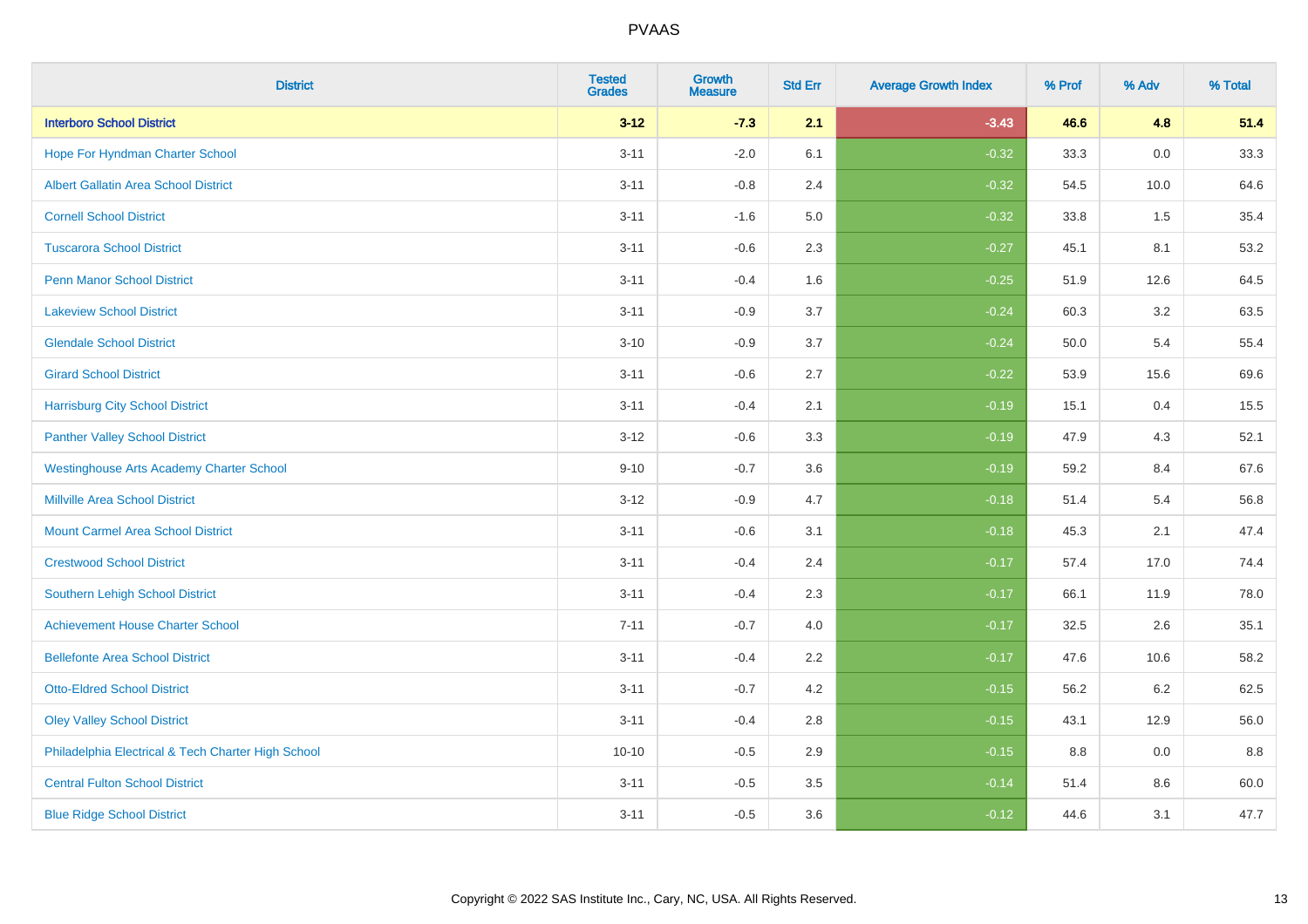| <b>District</b>                          | <b>Tested</b><br><b>Grades</b> | Growth<br><b>Measure</b> | <b>Std Err</b> | <b>Average Growth Index</b> | % Prof | % Adv   | % Total |
|------------------------------------------|--------------------------------|--------------------------|----------------|-----------------------------|--------|---------|---------|
| <b>Interboro School District</b>         | $3 - 12$                       | $-7.3$                   | 2.1            | $-3.43$                     | 46.6   | 4.8     | 51.4    |
| New Kensington-Arnold School District    | $3 - 11$                       | $-0.4$                   | 3.8            | $-0.10$                     | 40.7   | 3.7     | 44.4    |
| <b>Chester-Upland School District</b>    | $3 - 11$                       | $-0.3$                   | 2.7            | $-0.09$                     | 13.8   | 0.8     | 14.6    |
| <b>Warren County School District</b>     | $3 - 11$                       | $-0.1$                   | 1.8            | $-0.06$                     | 37.2   | 5.3     | 42.6    |
| <b>Mercer Area School District</b>       | $3 - 11$                       | $-0.2$                   | 3.3            | $-0.06$                     | 56.0   | 8.0     | 64.0    |
| <b>Avella Area School District</b>       | $3 - 12$                       | $-0.3$                   | 4.7            | $-0.05$                     | 49.3   | 14.5    | 63.8    |
| <b>Kutztown Area School District</b>     | $3 - 12$                       | $-0.2$                   | 3.2            | $-0.05$                     | 55.4   | 13.3    | 68.7    |
| <b>Susquenita School District</b>        | $3 - 11$                       | $-0.1$                   | 2.8            | $-0.01$                     | 47.7   | 10.1    | 57.8    |
| <b>Penn Cambria School District</b>      | $3 - 11$                       | $-0.0$                   | 2.7            | $-0.01$                     | 61.5   | 7.7     | 69.2    |
| <b>Wilkes-Barre Area School District</b> | $3 - 11$                       | 0.1                      | 3.2            | 0.02                        | 35.5   | 5.4     | 40.9    |
| East Stroudsburg Area School District    | $3 - 11$                       | 0.1                      | 1.6            | 0.05                        | 45.8   | 7.8     | 53.6    |
| <b>West Branch Area School District</b>  | $3 - 11$                       | 0.2                      | 3.8            | 0.05                        | 47.2   | 1.9     | 49.1    |
| <b>Hempfield School District</b>         | $3 - 11$                       | 0.1                      | 1.4            | 0.08                        | 58.2   | $9.9\,$ | 68.2    |
| Insight PA Cyber Charter School          | $3 - 11$                       | 0.7                      | 5.7            | 0.12                        | 50.0   | 4.8     | 54.8    |
| <b>Danville Area School District</b>     | $3 - 11$                       | 0.4                      | 2.6            | 0.15                        | 57.4   | 18.4    | 75.7    |
| <b>Smethport Area School District</b>    | $3 - 12$                       | 0.6                      | 3.9            | 0.15                        | 37.0   | 1.8     | 38.9    |
| Northern Lebanon School District         | $3 - 11$                       | 0.4                      | 2.5            | 0.15                        | 28.0   | 3.0     | 31.0    |
| <b>Brockway Area School District</b>     | $3 - 11$                       | 0.6                      | 3.6            | 0.16                        | 49.2   | 7.7     | 56.9    |
| <b>Reynolds School District</b>          | $3 - 10$                       | 0.5                      | 3.4            | 0.16                        | 52.1   | 7.0     | 59.2    |
| <b>Jersey Shore Area School District</b> | $3 - 11$                       | 0.5                      | 2.6            | 0.21                        | 47.1   | 9.2     | 56.2    |
| <b>Bloomsburg Area School District</b>   | $3 - 10$                       | 0.7                      | 3.0            | 0.23                        | 55.9   | 11.8    | 67.6    |
| <b>Greenville Area School District</b>   | $3 - 11$                       | 0.7                      | 2.9            | 0.26                        | 53.4   | 6.9     | 60.3    |
| <b>Greater Latrobe School District</b>   | $3 - 11$                       | 0.6                      | 1.9            | 0.31                        | 55.5   | 14.1    | 69.5    |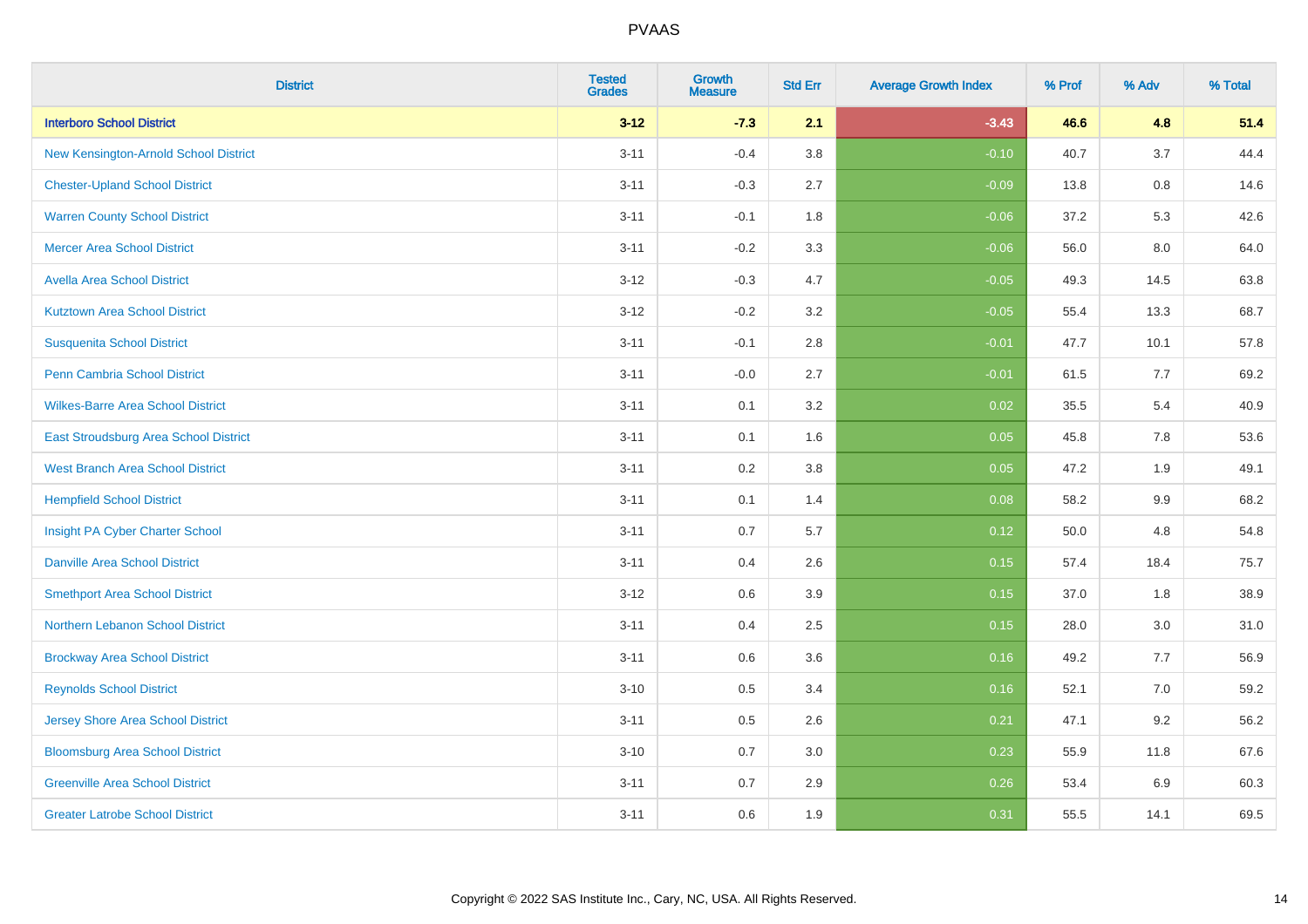| <b>District</b>                                   | <b>Tested</b><br><b>Grades</b> | <b>Growth</b><br><b>Measure</b> | <b>Std Err</b> | <b>Average Growth Index</b> | % Prof | % Adv   | % Total |
|---------------------------------------------------|--------------------------------|---------------------------------|----------------|-----------------------------|--------|---------|---------|
| <b>Interboro School District</b>                  | $3 - 12$                       | $-7.3$                          | 2.1            | $-3.43$                     | 46.6   | 4.8     | 51.4    |
| Lehigh Valley Academy Regional Charter School     | $3 - 11$                       | 0.7                             | 2.3            | 0.32                        | 46.3   | $5.0\,$ | 51.4    |
| <b>Lower Dauphin School District</b>              | $3 - 11$                       | 0.6                             | 1.9            | 0.33                        | 49.2   | 12.6    | 61.8    |
| <b>Wyomissing Area School District</b>            | $3 - 12$                       | 0.8                             | 2.6            | 0.33                        | 55.7   | 17.6    | 73.3    |
| <b>Mastery Charter School - Thomas Campus</b>     | $3 - 10$                       | 2.1                             | 6.2            | 0.33                        | 28.6   | 0.0     | 28.6    |
| <b>Wallingford-Swarthmore School District</b>     | $3 - 10$                       | 0.9                             | 2.4            | 0.38                        | 64.4   | 22.7    | 87.1    |
| <b>Gateway School District</b>                    | $3 - 11$                       | 0.8                             | 2.2            | 0.38                        | 52.1   | 13.8    | 65.9    |
| <b>Lakeland School District</b>                   | $3 - 11$                       | 1.1                             | 2.8            | 0.38                        | 48.6   | 3.7     | 52.3    |
| <b>South Eastern School District</b>              | $3 - 11$                       | 0.9                             | 2.4            | 0.39                        | 54.8   | 6.6     | 61.4    |
| <b>Tussey Mountain School District</b>            | $3 - 12$                       | 1.5                             | 3.7            | 0.40                        | 38.6   | 1.8     | 40.4    |
| <b>Newport School District</b>                    | $3 - 12$                       | 1.4                             | 3.5            | 0.41                        | 51.5   | 10.3    | 61.8    |
| <b>Galeton Area School District</b>               | $3 - 11$                       | 2.2                             | 5.3            | 0.42                        | 41.3   | 4.4     | 45.6    |
| <b>Mastery Charter High School-Lenfest Campus</b> | $7 - 11$                       | 2.5                             | 5.7            | 0.43                        | 40.0   | $0.0\,$ | 40.0    |
| <b>Union Area School District</b>                 | $3 - 11$                       | 1.9                             | 4.3            | 0.44                        | 61.5   | 0.0     | 61.5    |
| <b>Roberto Clemente Charter School</b>            | $3 - 12$                       | 2.2                             | 4.9            | $\boxed{0.45}$              | 27.5   | $5.0\,$ | 32.5    |
| <b>Purchase Line School District</b>              | $3 - 12$                       | 1.7                             | 3.5            | 0.47                        | 43.1   | 5.4     | 48.5    |
| <b>Upper Adams School District</b>                | $3 - 11$                       | 1.3                             | 2.9            | 0.47                        | 55.2   | 8.6     | 63.8    |
| <b>Hanover Area School District</b>               | $3 - 11$                       | 2.2                             | 4.6            | 0.48                        | 42.9   | 5.7     | 48.6    |
| <b>Radnor Township School District</b>            | $3 - 12$                       | 1.0                             | 2.1            | 0.50                        | 65.0   | 23.2    | 88.2    |
| <b>Union School District</b>                      | $3 - 12$                       | 2.3                             | 4.2            | 0.54                        | 32.6   | 7.0     | 39.5    |
| <b>Schuylkill Valley School District</b>          | $3 - 11$                       | 1.4                             | 2.5            | 0.56                        | 55.1   | 10.2    | 65.3    |
| <b>Forbes Road School District</b>                | $3 - 11$                       | $2.8\,$                         | 5.1            | 0.56                        | 41.4   | 10.3    | 51.7    |
| <b>Commodore Perry School District</b>            | $3 - 11$                       | 3.2                             | 5.5            | 0.58                        | 58.3   | 0.0     | 58.3    |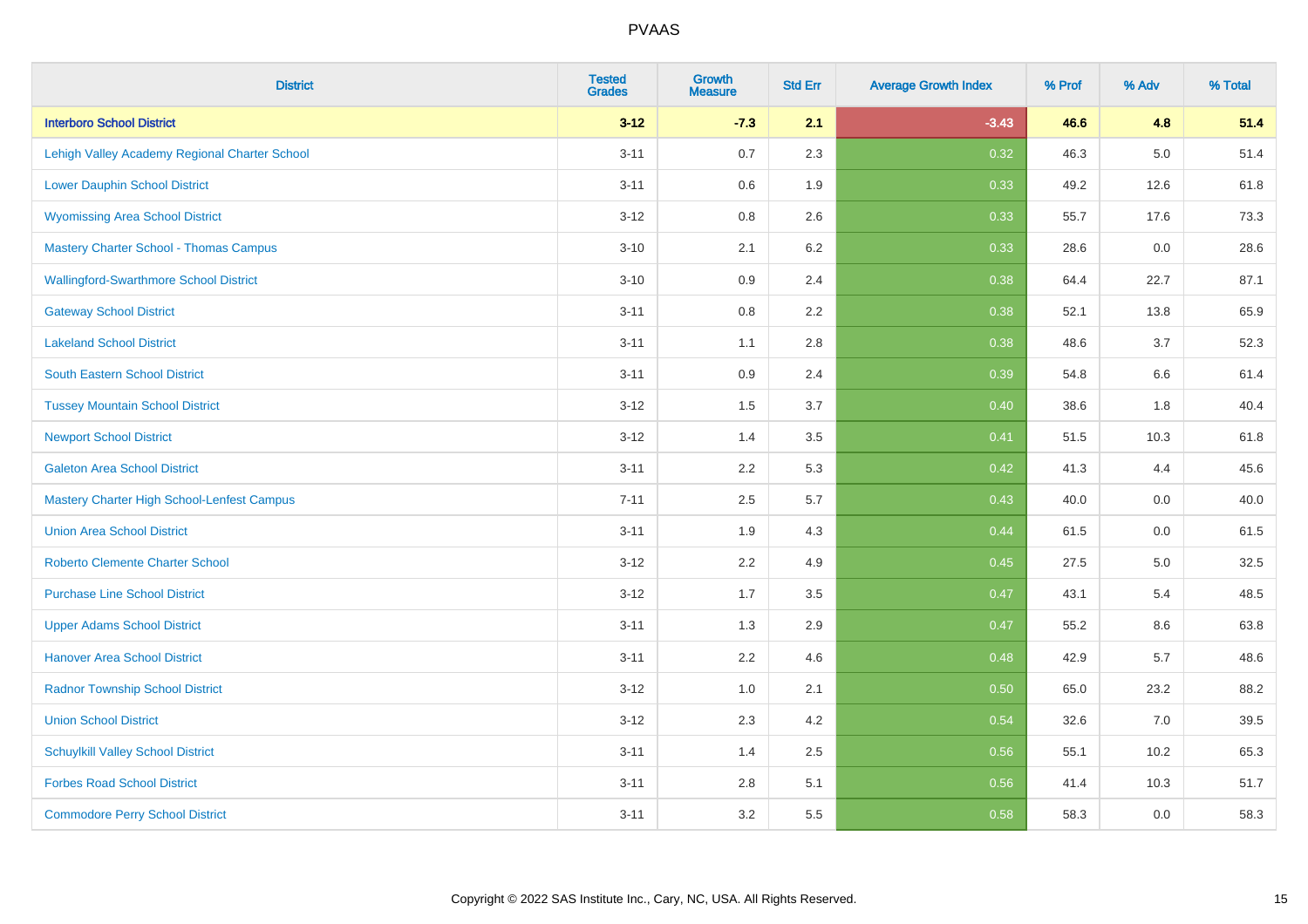| <b>District</b>                                | <b>Tested</b><br><b>Grades</b> | Growth<br><b>Measure</b> | <b>Std Err</b> | <b>Average Growth Index</b> | % Prof | % Adv   | % Total |
|------------------------------------------------|--------------------------------|--------------------------|----------------|-----------------------------|--------|---------|---------|
| <b>Interboro School District</b>               | $3 - 12$                       | $-7.3$                   | 2.1            | $-3.43$                     | 46.6   | 4.8     | 51.4    |
| <b>Laurel School District</b>                  | $3 - 11$                       | 1.8                      | 3.1            | 0.59                        | 70.1   | 2.3     | 72.4    |
| <b>United School District</b>                  | $3 - 11$                       | 2.1                      | 3.4            | 0.63                        | 60.3   | 6.6     | 66.9    |
| <b>Athens Area School District</b>             | $3 - 11$                       | 1.6                      | 2.5            | 0.64                        | 46.9   | $7.6\,$ | 54.5    |
| <b>Harmony Area School District</b>            | $3 - 10$                       | 4.5                      | 6.3            | 0.72                        | 33.3   | 13.3    | 46.7    |
| <b>Southeastern Greene School District</b>     | $3 - 10$                       | 3.3                      | 4.6            | 0.72                        | 57.6   | 6.1     | 63.6    |
| Urban Pathways 6-12 Charter School             | $6 - 11$                       | 4.8                      | 6.4            | 0.75                        | 28.6   | $0.0\,$ | 28.6    |
| <b>Camp Hill School District</b>               | $3 - 12$                       | 2.3                      | 3.0            | 0.78                        | 53.6   | 17.5    | 71.1    |
| <b>Marple Newtown School District</b>          | $3 - 11$                       | 2.0                      | 2.4            | 0.81                        | 57.6   | 12.8    | 70.4    |
| <b>Mcguffey School District</b>                | $3 - 11$                       | 2.1                      | 2.6            | 0.81                        | 57.7   | 3.1     | 60.8    |
| North Clarion County School District           | $3-12$                         | 3.7                      | 4.3            | 0.85                        | 67.5   | 15.0    | 82.5    |
| West Jefferson Hills School District           | $3 - 11$                       | 1.8                      | 2.1            | 0.88                        | 55.7   | 20.8    | 76.4    |
| South Fayette Township School District         | $3 - 11$                       | 1.7                      | 2.0            | 0.88                        | 61.0   | 26.5    | 87.6    |
| <b>Bedford Area School District</b>            | $3 - 11$                       | 2.5                      | 2.6            | 0.93                        | 48.5   | 10.0    | 58.5    |
| Northwestern Lehigh School District            | $3 - 11$                       | 2.2                      | 2.3            | 0.93                        | 53.3   | 9.7     | 63.0    |
| <b>Keystone School District</b>                | $3 - 11$                       | 3.1                      | 3.3            | 0.94                        | 50.6   | 6.5     | 57.1    |
| <b>Baldwin-Whitehall School District</b>       | $3 - 11$                       | 1.8                      | 1.9            | 0.94                        | 58.6   | 8.6     | 67.1    |
| <b>Clairton City School District</b>           | $3 - 11$                       | 3.5                      | 3.7            | 0.95                        | 13.4   | 0.0     | 13.4    |
| <b>Lower Moreland Township School District</b> | $3 - 11$                       | 2.0                      | 2.2            | 0.95                        | 62.8   | 17.0    | 79.8    |
| <b>Berlin Brothersvalley School District</b>   | $3 - 11$                       | 4.0                      | 4.2            | 0.96                        | 48.8   | 14.0    | 62.8    |
| <b>Hopewell Area School District</b>           | $3 - 11$                       | 2.6                      | 2.7            | 0.97                        | 58.4   | 4.0     | 62.4    |
| <b>Bensalem Township School District</b>       | $3 - 11$                       | 1.6                      | 1.6            | 0.98                        | 38.8   | 8.3     | 47.1    |
| Lehigh Career & Technical Institute            | $10 - 12$                      | 5.6                      | 5.6            | 0.99                        | 78.3   | 0.0     | 78.3    |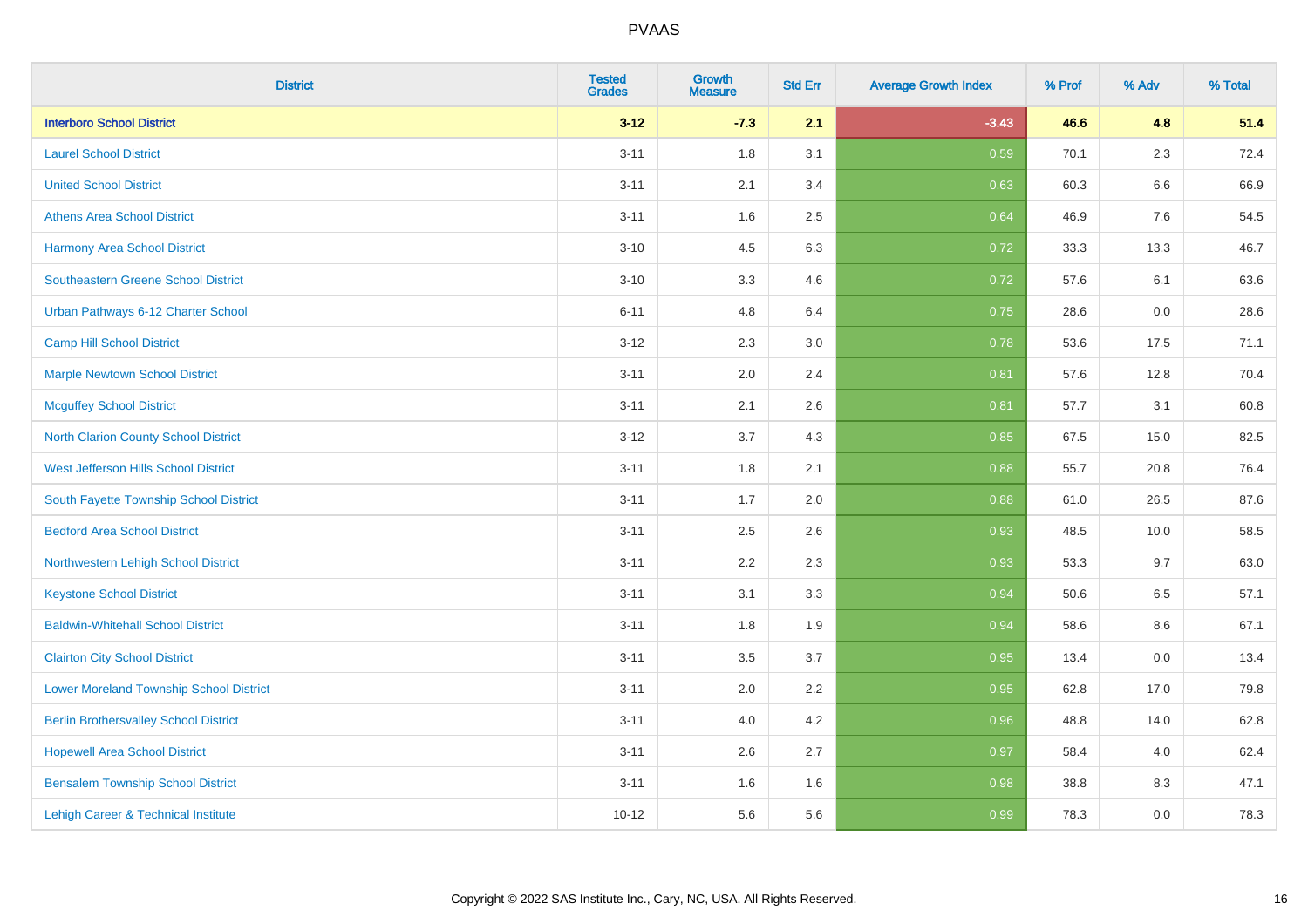| <b>District</b>                                | <b>Tested</b><br><b>Grades</b> | Growth<br><b>Measure</b> | <b>Std Err</b> | <b>Average Growth Index</b> | % Prof | % Adv | % Total |
|------------------------------------------------|--------------------------------|--------------------------|----------------|-----------------------------|--------|-------|---------|
| <b>Interboro School District</b>               | $3 - 12$                       | $-7.3$                   | 2.1            | $-3.43$                     | 46.6   | 4.8   | 51.4    |
| <b>Mastery Charter School - Pickett Campus</b> | $6 - 10$                       | 5.6                      | 5.7            | 1.00                        | 27.8   | 0.0   | 27.8    |
| <b>Tunkhannock Area School District</b>        | $3 - 11$                       | 2.3                      | 2.2            | 1.01                        | 44.9   | 9.6   | 54.6    |
| <b>Manheim Central School District</b>         | $3 - 11$                       | 2.1                      | 2.1            | 1.01                        | 53.2   | 11.6  | 64.8    |
| <b>Franklin Regional School District</b>       | $3 - 11$                       | 2.0                      | 1.9            | 1.02                        | 66.7   | 15.5  | 82.1    |
| <b>Williamsport Area School District</b>       | $3 - 11$                       | 1.9                      | 1.8            | 1.04                        | 44.1   | 12.8  | 56.9    |
| <b>General Mclane School District</b>          | $3 - 11$                       | 3.1                      | 2.9            | 1.07                        | 62.3   | 4.9   | 67.2    |
| <b>Meyersdale Area School District</b>         | $3 - 11$                       | 4.2                      | 4.0            | 1.07                        | 43.1   | 6.9   | 50.0    |
| Leechburg Area School District                 | $3 - 11$                       | 4.4                      | 4.0            | 1.09                        | 47.8   | 19.6  | 67.4    |
| Morrisville Borough School District            | $3 - 11$                       | 4.8                      | 4.3            | 1.10                        | 30.2   | 2.3   | 32.6    |
| <b>Tidioute Community Charter School</b>       | $3 - 11$                       | 5.7                      | 5.1            | 1.11                        | 34.4   | 21.9  | 56.2    |
| Esperanza Cyber Charter School                 | $3 - 11$                       | 7.1                      | 6.1            | 1.16                        | 9.1    | 0.0   | 9.1     |
| <b>Central Cambria School District</b>         | $3 - 11$                       | 3.0                      | 2.5            | 1.17                        | 56.2   | 9.7   | 66.0    |
| <b>Shanksville-Stonycreek School District</b>  | $3 - 10$                       | 7.0                      | 5.9            | 1.20                        | 64.7   | 17.6  | 82.4    |
| <b>Port Allegany School District</b>           | $3 - 11$                       | 4.4                      | 3.6            | 1.21                        | 28.1   | 9.4   | 37.5    |
| <b>Halifax Area School District</b>            | $3 - 11$                       | 4.7                      | 3.9            | 1.22                        | 61.5   | 9.6   | 71.2    |
| <b>Woodland Hills School District</b>          | $3 - 12$                       | 3.2                      | 2.6            | 1.22                        | 31.4   | 3.6   | 35.0    |
| <b>Line Mountain School District</b>           | $3 - 11$                       | 4.1                      | 3.2            | 1.27                        | 52.9   | 9.2   | 62.1    |
| <b>Donegal School District</b>                 | $3 - 12$                       | 3.1                      | 2.4            | 1.29                        | 60.6   | 9.1   | 69.7    |
| <b>Fairview School District</b>                | $3 - 11$                       | 3.4                      | 2.6            | 1.32                        | 57.2   | 17.6  | 74.8    |
| <b>Spring Cove School District</b>             | $3 - 11$                       | 3.4                      | 2.5            | 1.33                        | 47.8   | 12.7  | 60.4    |
| <b>Ligonier Valley School District</b>         | $3 - 11$                       | 4.2                      | 3.1            | 1.34                        | 59.1   | 10.3  | 69.5    |
| Mastery Charter School - Shoemaker Campus      | $7 - 10$                       | 4.1                      | 3.0            | 1.34                        | 20.9   | 3.3   | 24.2    |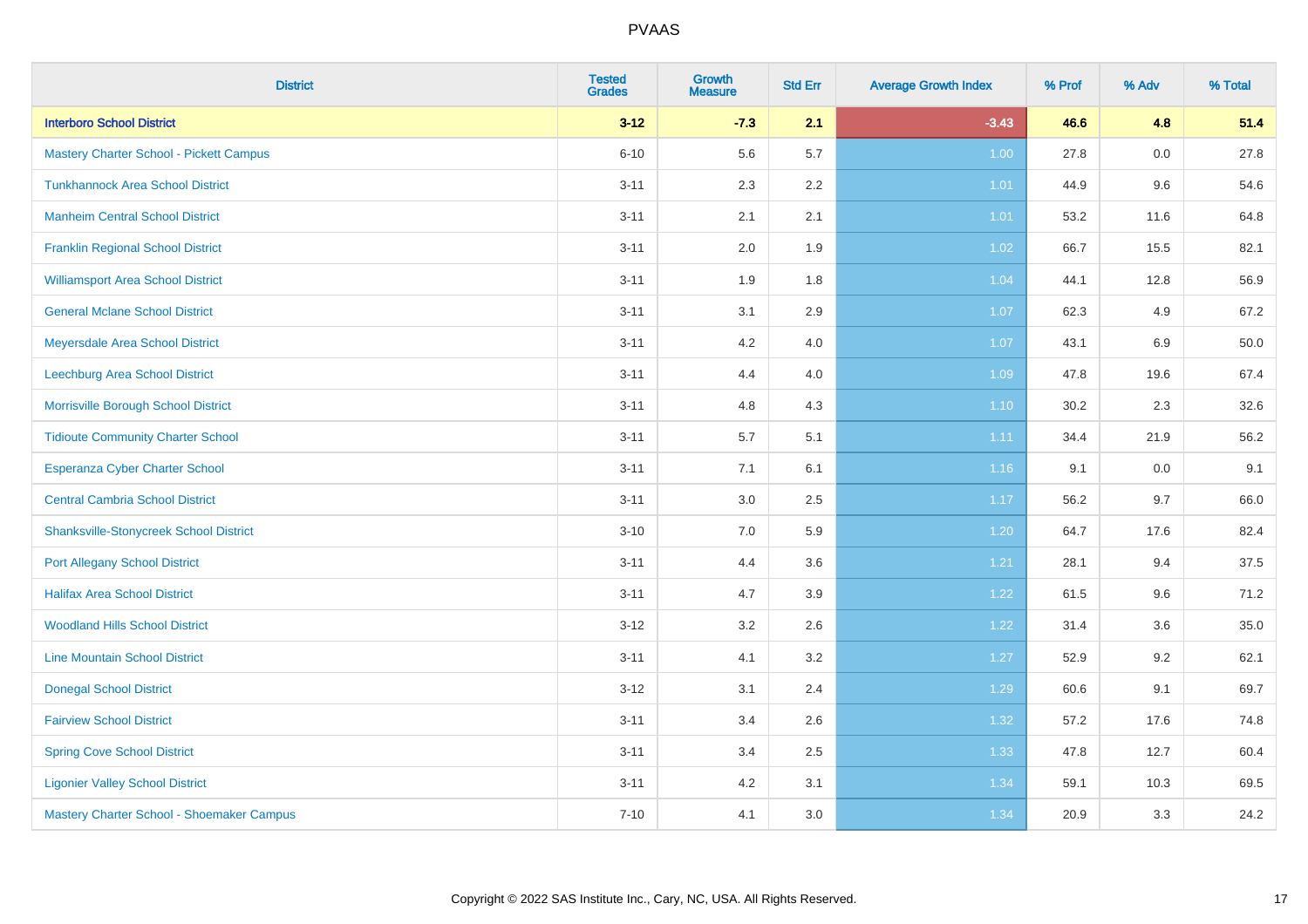| <b>District</b>                                    | <b>Tested</b><br><b>Grades</b> | <b>Growth</b><br><b>Measure</b> | <b>Std Err</b> | <b>Average Growth Index</b> | % Prof | % Adv | % Total |
|----------------------------------------------------|--------------------------------|---------------------------------|----------------|-----------------------------|--------|-------|---------|
| <b>Interboro School District</b>                   | $3 - 12$                       | $-7.3$                          | 2.1            | $-3.43$                     | 46.6   | 4.8   | 51.4    |
| <b>Pottsgrove School District</b>                  | $3 - 11$                       | 2.8                             | 2.0            | 1.35                        | 44.0   | 10.0  | 53.9    |
| <b>MaST Community Charter School II</b>            | $3 - 10$                       | 4.4                             | 3.2            | 1.37                        | 28.4   | 3.4   | 31.8    |
| <b>West York Area School District</b>              | $3 - 12$                       | 3.2                             | 2.3            | 1.38                        | 53.8   | 4.4   | 58.2    |
| Capital Area School for the Arts Charter School    | $9 - 11$                       | 5.8                             | 4.1            | 1.39                        | 59.3   | 18.6  | 78.0    |
| <b>KIPP Dubois Charter School</b>                  | $9 - 10$                       | 4.7                             | 3.3            | 1.40                        | 31.0   | 1.4   | 32.4    |
| <b>Lincoln Park Performing Arts Charter School</b> | $7 - 11$                       | 3.6                             | 2.5            | 1.42                        | 59.6   | 14.7  | 74.3    |
| <b>Methacton School District</b>                   | $3 - 11$                       | 2.5                             | 1.7            | 1.43                        | 62.5   | 16.4  | 79.0    |
| <b>Towanda Area School District</b>                | $3 - 11$                       | 4.0                             | 2.8            | 1.44                        | 39.4   | 6.6   | 46.0    |
| <b>Punxsutawney Area School District</b>           | $3 - 11$                       | 4.2                             | $2.9\,$        | 1.45                        | 55.0   | 5.5   | 60.6    |
| <b>Everett Area School District</b>                | $3 - 11$                       | 5.0                             | 3.4            | 1.47                        | 60.5   | 1.3   | 61.8    |
| <b>New Brighton Area School District</b>           | $3 - 11$                       | 4.6                             | 3.1            | 1.47                        | 60.9   | 5.8   | 66.7    |
| <b>Loyalsock Township School District</b>          | $3 - 12$                       | 4.2                             | 2.8            | 1.47                        | 54.3   | 2.1   | 56.4    |
| <b>Burrell School District</b>                     | $3 - 11$                       | 4.5                             | 3.1            | 1.48                        | 58.5   | 13.8  | 72.3    |
| <b>Warrior Run School District</b>                 | $3 - 11$                       | 4.6                             | 3.0            | 1.51                        | 40.9   | 8.1   | 49.0    |
| <b>Armstrong School District</b>                   | $3 - 11$                       | 2.6                             | 1.7            | 1.53                        | 51.5   | 6.1   | 57.6    |
| <b>South Butler County School District</b>         | $3 - 10$                       | 3.9                             | 2.5            | 1.54                        | 53.1   | 16.6  | 69.7    |
| <b>Pleasant Valley School District</b>             | $3 - 11$                       | 3.1                             | 2.0            | 1.57                        | 57.2   | 5.5   | 62.8    |
| <b>Hermitage School District</b>                   | $3 - 12$                       | 3.8                             | 2.4            | 1.60                        | 57.5   | 9.3   | 66.8    |
| Esperanza Academy Charter School                   | $4 - 11$                       | 4.0                             | 2.5            | 1.61                        | 32.4   | 0.7   | 33.1    |
| Millersburg Area School District                   | $3 - 11$                       | 6.2                             | 3.8            | 1.63                        | 51.8   | 7.4   | 59.3    |
| <b>Conrad Weiser Area School District</b>          | $3 - 11$                       | 3.6                             | 2.2            | 1.63                        | 52.1   | 2.1   | 54.2    |
| <b>Allegheny-Clarion Valley School District</b>    | $3 - 10$                       | 7.8                             | 4.7            | 1.65                        | 53.3   | 3.3   | 56.7    |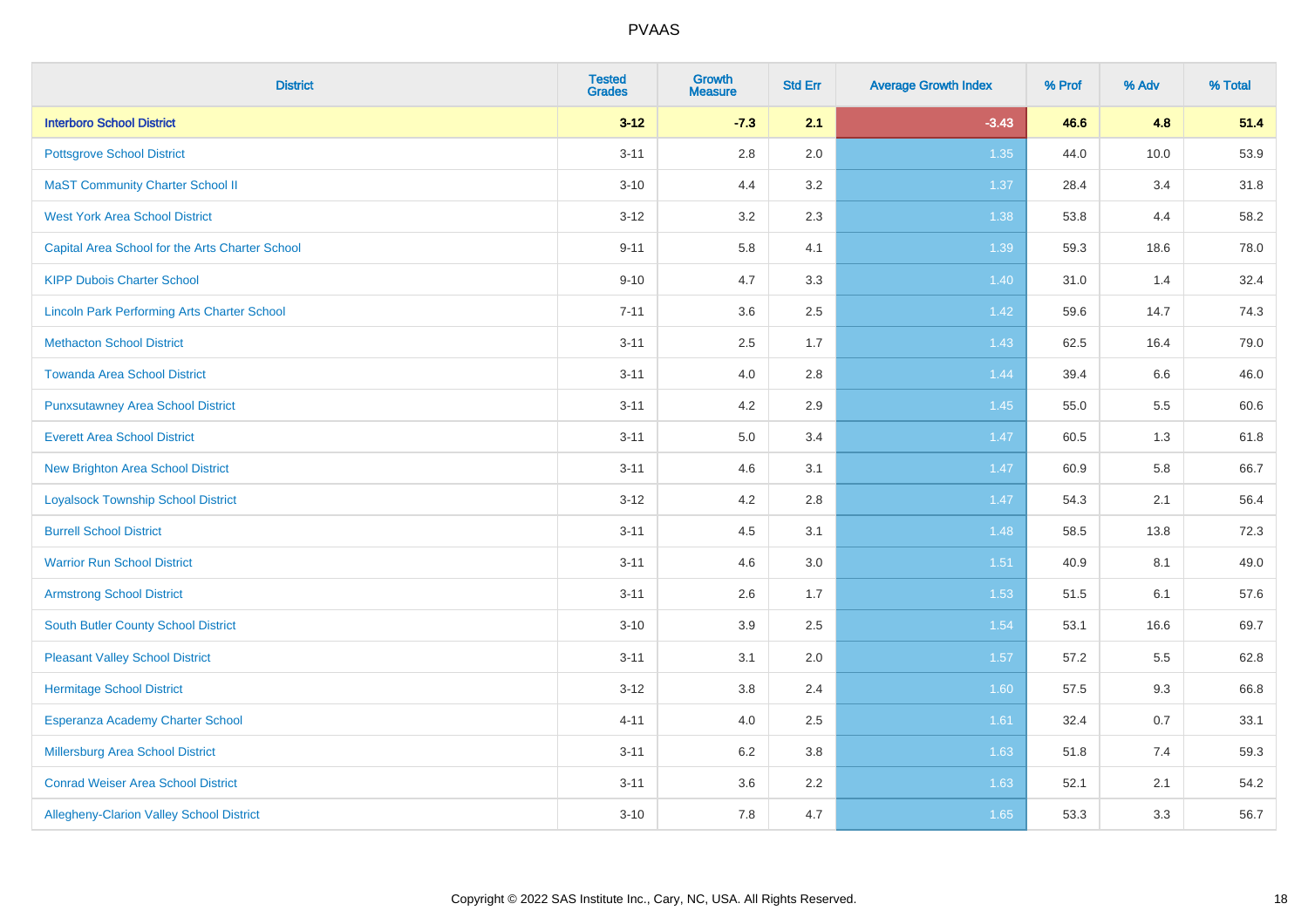| <b>District</b>                             | <b>Tested</b><br><b>Grades</b> | Growth<br><b>Measure</b> | <b>Std Err</b> | <b>Average Growth Index</b> | % Prof | % Adv   | % Total |
|---------------------------------------------|--------------------------------|--------------------------|----------------|-----------------------------|--------|---------|---------|
| <b>Interboro School District</b>            | $3 - 12$                       | $-7.3$                   | 2.1            | $-3.43$                     | 46.6   | 4.8     | 51.4    |
| <b>Central Bucks School District</b>        | $3 - 11$                       | 1.6                      | 0.9            | 1.66                        | 63.0   | 16.8    | 79.8    |
| <b>Oswayo Valley School District</b>        | $3-12$                         | 8.5                      | 5.0            | 1.68                        | 50.0   | 16.7    | 66.7    |
| <b>Reach Cyber Charter School</b>           | $3 - 11$                       | 8.1                      | 4.7            | 1.72                        | 42.4   | 4.6     | 47.0    |
| <b>Northgate School District</b>            | $3 - 11$                       | 6.3                      | 3.6            | 1.73                        | 53.3   | 16.7    | 70.0    |
| <b>Bentworth School District</b>            | $3 - 11$                       | 5.7                      | 3.2            | 1.75                        | 44.2   | 19.5    | 63.6    |
| <b>Salisbury Township School District</b>   | $3 - 11$                       | 6.3                      | 3.6            | 1.77                        | 46.2   | $6.6\,$ | 52.8    |
| <b>York Academy Regional Charter School</b> | $3 - 11$                       | 9.0                      | 5.0            | 1.79                        | 55.2   | 0.0     | 55.2    |
| <b>Sto-Rox School District</b>              | $3 - 10$                       | 6.6                      | 3.7            | 1.80                        | 13.4   | 0.0     | 13.4    |
| <b>Laurel Highlands School District</b>     | $3 - 11$                       | 4.3                      | 2.4            | 1.81                        | 44.9   | 9.6     | 54.5    |
| <b>Hanover Public School District</b>       | $3 - 11$                       | 5.2                      | 2.8            | 1.83                        | 52.2   | 14.4    | 66.7    |
| <b>Blacklick Valley School District</b>     | $3 - 11$                       | 8.0                      | 4.3            | 1.85                        | 34.1   | 0.0     | 34.1    |
| <b>Monessen City School District</b>        | $3 - 10$                       | 8.3                      | 4.5            | 1.85                        | 42.9   | 2.9     | 45.7    |
| <b>Uniontown Area School District</b>       | $3 - 11$                       | 6.0                      | 3.2            | 1.87                        | 62.4   | 5.9     | 68.2    |
| <b>Sharon City School District</b>          | $3 - 11$                       | 4.9                      | 2.6            | 1.87                        | 48.2   | 5.3     | 53.4    |
| <b>Steel Valley School District</b>         | $3 - 11$                       | 6.5                      | 3.4            | 1.89                        | 50.7   | 5.6     | 56.3    |
| <b>Western Wayne School District</b>        | $3 - 11$                       | 5.6                      | 2.9            | 1.93                        | 41.3   | 17.4    | 58.7    |
| <b>Pottsville Area School District</b>      | $3 - 12$                       | 4.4                      | 2.3            | 1.94                        | 44.8   | 5.4     | 50.2    |
| <b>Beaver Area School District</b>          | $3 - 10$                       | 4.7                      | 2.4            | 1.94                        | 57.4   | 16.8    | 74.2    |
| <b>West Allegheny School District</b>       | $3 - 12$                       | 4.0                      | 2.1            | 1.96                        | 63.1   | 15.7    | 78.8    |
| <b>Central Valley School District</b>       | $3 - 10$                       | $4.8\,$                  | 2.4            | 1.98                        | 56.9   | 9.0     | 65.9    |
| Altoona Area School District                | $3 - 12$                       | 3.3                      | 1.6            | 1.99                        | 47.7   | 8.2     | 55.9    |
| <b>Blackhawk School District</b>            | $3 - 11$                       | 4.7                      | 2.3            | 2.01                        | 55.8   | 8.8     | 64.6    |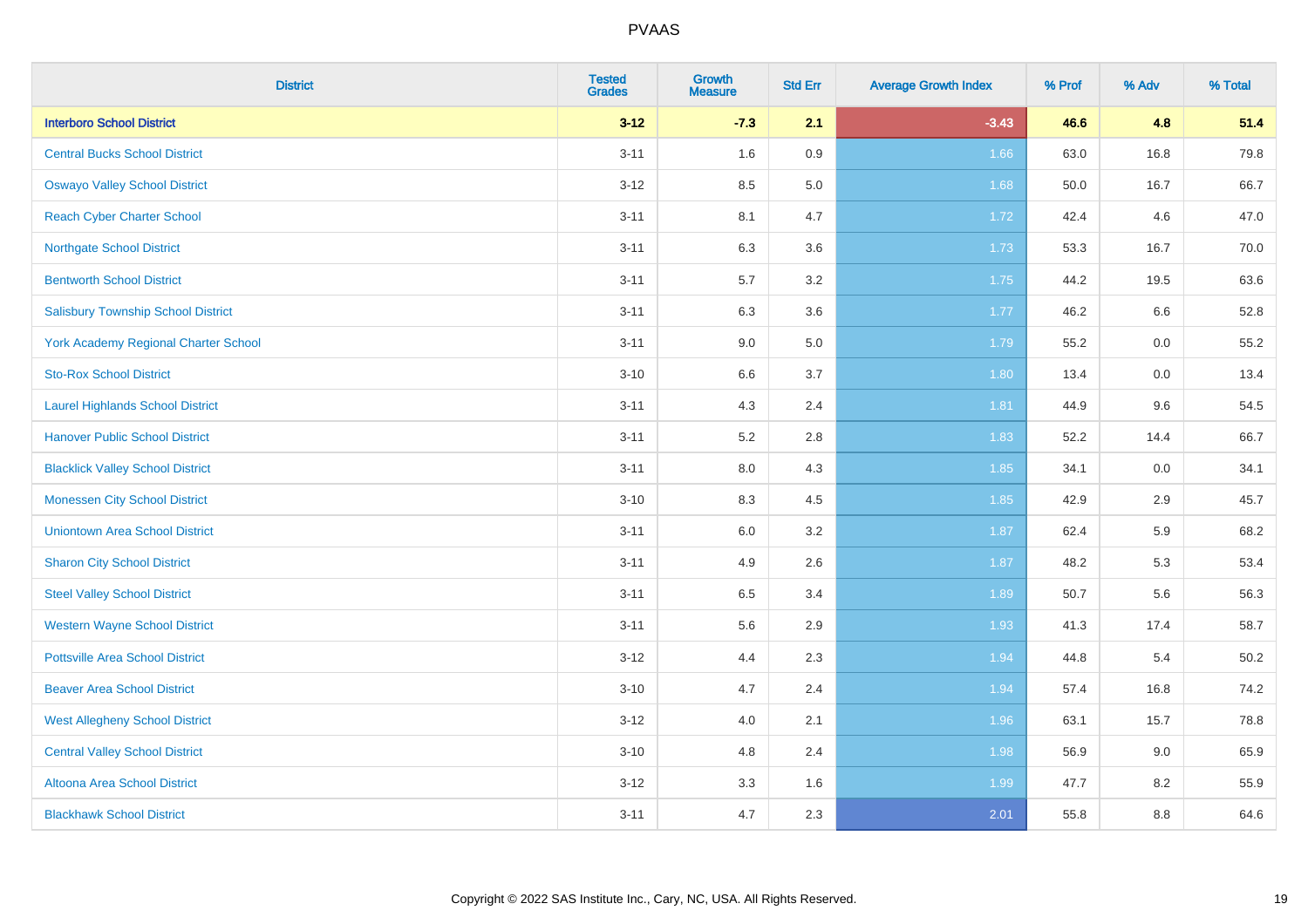| <b>District</b>                                        | <b>Tested</b><br><b>Grades</b> | <b>Growth</b><br><b>Measure</b> | <b>Std Err</b> | <b>Average Growth Index</b> | % Prof | % Adv   | % Total |
|--------------------------------------------------------|--------------------------------|---------------------------------|----------------|-----------------------------|--------|---------|---------|
| <b>Interboro School District</b>                       | $3 - 12$                       | $-7.3$                          | 2.1            | $-3.43$                     | 46.6   | 4.8     | 51.4    |
| <b>Chester Charter Scholars Academy Charter School</b> | $3 - 12$                       | 8.4                             | 4.1            | 2.03                        | 23.4   | 0.0     | 23.4    |
| Dr Robert Ketterer Charter School Inc                  | $6 - 12$                       | 10.1                            | 5.0            | 2.04                        | 14.9   | 0.4     | 15.3    |
| <b>Millcreek Township School District</b>              | $3 - 11$                       | 3.1                             | $1.5\,$        | 2.06                        | 55.6   | 14.2    | 69.7    |
| <b>Coudersport Area School District</b>                | $3 - 11$                       | 7.7                             | 3.7            | 2.06                        | 55.7   | 8.2     | 63.9    |
| <b>Keystone Oaks School District</b>                   | $3 - 11$                       | $5.5\,$                         | 2.6            | 2.07                        | 53.2   | 12.1    | 65.4    |
| South Western School District                          | $3 - 12$                       | 3.9                             | 1.9            | 2.08                        | 60.2   | 8.1     | 68.3    |
| <b>Grove City Area School District</b>                 | $3 - 12$                       | 5.1                             | 2.4            | 2.09                        | 36.4   | 16.5    | 52.8    |
| <b>Eastern Lancaster County School District</b>        | $3 - 12$                       | 4.5                             | 2.2            | 2.09                        | 46.3   | 11.4    | 57.6    |
| <b>Muhlenberg School District</b>                      | $3 - 10$                       | 4.0                             | 1.9            | 2.10                        | 34.2   | $2.6\,$ | 36.8    |
| Community Academy Of Philadelphia Charter School       | $3 - 11$                       | 5.8                             | 2.7            | 2.12                        | 26.7   | 0.9     | 27.6    |
| Pennsylvania Leadership Charter School                 | $3 - 11$                       | 4.6                             | 2.2            | 2.13                        | 55.4   | 11.2    | 66.7    |
| <b>Allegheny Valley School District</b>                | $3 - 11$                       | 8.5                             | 3.9            | 2.17                        | 53.1   | 12.2    | 65.3    |
| <b>Carlynton School District</b>                       | $3 - 11$                       | 7.3                             | 3.3            | 2.22                        | 41.0   | 10.5    | 51.6    |
| Pennsylvania Distance Learning Charter School          | $3 - 12$                       | 9.3                             | 4.2            | 2.22                        | 42.2   | 3.1     | 45.3    |
| Lincoln Leadership Academy Charter School              | $3 - 12$                       | 14.2                            | 6.4            | 2.22                        | 23.5   | 0.0     | 23.5    |
| <b>Carbondale Area School District</b>                 | $3 - 10$                       | 7.4                             | 3.3            | 2.25                        | 56.6   | 2.6     | 59.2    |
| <b>Agora Cyber Charter School</b>                      | $3 - 11$                       | 5.8                             | 2.6            | 2.28                        | 42.8   | 6.6     | 49.4    |
| <b>Wilson Area School District</b>                     | $3 - 11$                       | 6.0                             | 2.6            | 2.30                        | 48.7   | 8.5     | 57.2    |
| <b>Brookville Area School District</b>                 | $3 - 11$                       | 6.9                             | 3.0            | 2.30                        | 55.2   | 15.6    | 70.8    |
| <b>Richland School District</b>                        | $3 - 11$                       | 6.7                             | 2.9            | 2.33                        | 62.2   | 19.2    | 81.4    |
| <b>Collegium Charter School</b>                        | $3 - 10$                       | 5.9                             | 2.5            | 2.33                        | 38.1   | 7.9     | 46.0    |
| <b>Governor Mifflin School District</b>                | $3 - 11$                       | 4.1                             | 1.8            | 2.33                        | 42.5   | 7.2     | 49.7    |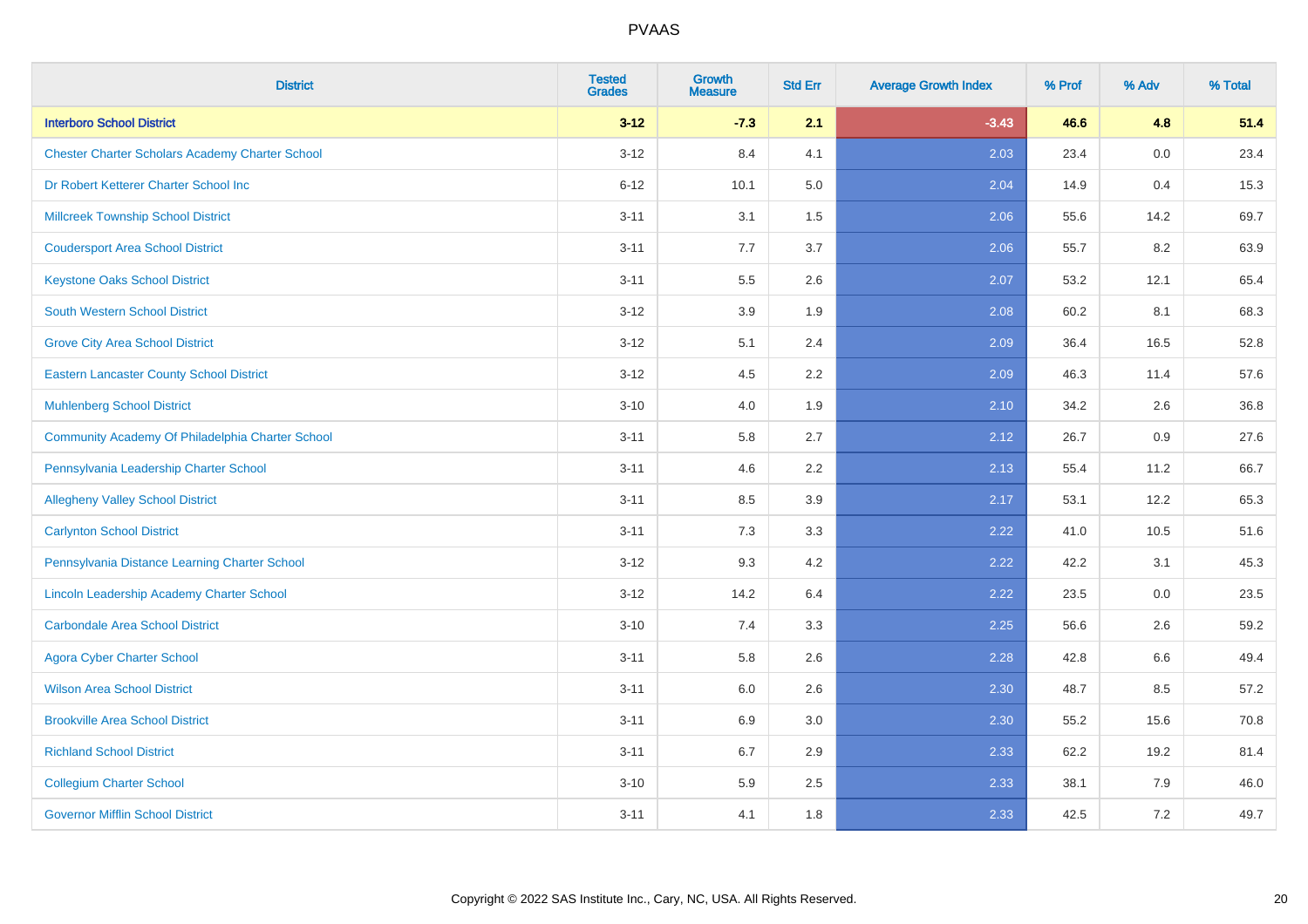| <b>District</b>                             | <b>Tested</b><br><b>Grades</b> | <b>Growth</b><br><b>Measure</b> | <b>Std Err</b> | <b>Average Growth Index</b> | % Prof | % Adv | % Total |
|---------------------------------------------|--------------------------------|---------------------------------|----------------|-----------------------------|--------|-------|---------|
| <b>Interboro School District</b>            | $3 - 12$                       | $-7.3$                          | 2.1            | $-3.43$                     | 46.6   | 4.8   | 51.4    |
| <b>Franklin Area School District</b>        | $3 - 11$                       | 6.6                             | 2.8            | 2.34                        | 48.2   | 4.5   | 52.7    |
| <b>Hampton Township School District</b>     | $3 - 11$                       | 5.1                             | 2.2            | 2.35                        | 54.0   | 28.2  | 82.2    |
| <b>New Foundations Charter School</b>       | $3 - 11$                       | 5.4                             | 2.2            | 2.41                        | 47.2   | 2.5   | 49.8    |
| People For People Charter School            | $3 - 12$                       | 13.3                            | 5.5            | 2.43                        | 13.5   | 0.0   | 13.5    |
| <b>Wattsburg Area School District</b>       | $3 - 11$                       | 6.5                             | 2.7            | 2.43                        | 42.7   | 7.6   | 50.3    |
| <b>Belle Vernon Area School District</b>    | $3 - 11$                       | 6.5                             | 2.6            | 2.44                        | 55.6   | 11.1  | 66.7    |
| <b>Belmont Charter School</b>               | $3 - 10$                       | 16.0                            | 6.5            | 2.45                        | 64.3   | 0.0   | 64.3    |
| <b>Bethlehem-Center School District</b>     | $3 - 10$                       | 8.1                             | 3.3            | 2.46                        | 35.1   | 1.4   | 36.5    |
| Wilmington Area School District             | $3 - 11$                       | 7.5                             | 3.0            | 2.48                        | 55.1   | 5.1   | 60.2    |
| <b>Shenandoah Valley School District</b>    | $3 - 11$                       | 9.7                             | 3.9            | 2.49                        | 28.3   | 5.0   | 33.3    |
| 21st Century Cyber Charter School           | $6 - 12$                       | 5.7                             | 2.3            | 2.50                        | 56.7   | 8.3   | 65.0    |
| Northampton Area School District            | $3 - 11$                       | 4.0                             | 1.6            | 2.51                        | 52.3   | 10.8  | 63.1    |
| <b>Clarion Area School District</b>         | $3 - 11$                       | 10.3                            | 4.1            | 2.51                        | 45.4   | 14.6  | 60.0    |
| Renaissance Academy Charter School          | $3 - 11$                       | 8.3                             | 3.3            | 2.54                        | 45.6   | 22.8  | 68.4    |
| New Hope-Solebury School District           | $3 - 11$                       | $7.5\,$                         | 2.9            | 2.57                        | 68.2   | 22.7  | 90.9    |
| <b>Penncrest School District</b>            | $3 - 11$                       | 5.7                             | 2.2            | 2.57                        | 47.2   | 7.1   | 54.3    |
| <b>Kennett Consolidated School District</b> | $3 - 11$                       | 4.8                             | 1.8            | 2.61                        | 52.5   | 10.7  | 63.2    |
| <b>Wyalusing Area School District</b>       | $3 - 12$                       | $8.8\,$                         | 3.3            | 2.68                        | 54.6   | 11.7  | 66.2    |
| <b>Spring Grove Area School District</b>    | $3 - 11$                       | 5.6                             | 2.1            | 2.68                        | 55.1   | 15.0  | 70.1    |
| <b>Multicultural Academy Charter School</b> | $9 - 11$                       | 9.5                             | 3.5            | 2.69                        | 22.0   | 0.0   | 22.0    |
| <b>Homer-Center School District</b>         | $3 - 11$                       | 9.7                             | 3.6            | 2.70                        | 45.1   | 17.2  | 62.3    |
| <b>Mars Area School District</b>            | $3 - 10$                       | 5.7                             | 2.1            | 2.75                        | 57.9   | 18.2  | 76.1    |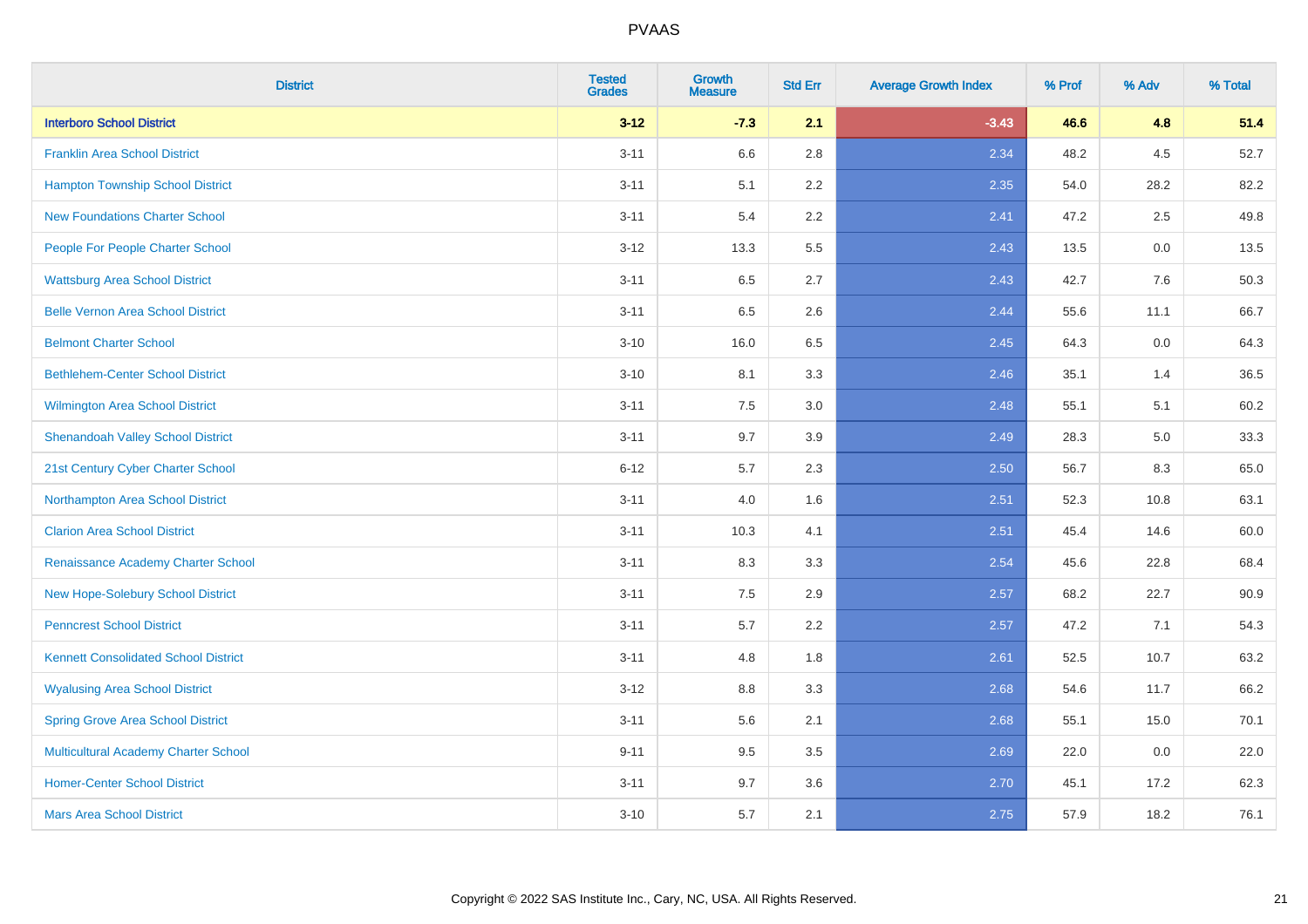| <b>District</b>                                | <b>Tested</b><br><b>Grades</b> | Growth<br><b>Measure</b> | <b>Std Err</b> | <b>Average Growth Index</b> | % Prof | % Adv | % Total |
|------------------------------------------------|--------------------------------|--------------------------|----------------|-----------------------------|--------|-------|---------|
| <b>Interboro School District</b>               | $3 - 12$                       | $-7.3$                   | 2.1            | $-3.43$                     | 46.6   | 4.8   | 51.4    |
| <b>Warwick School District</b>                 | $3 - 11$                       | 5.2                      | 1.9            | 2.76                        | 46.4   | 17.0  | 63.3    |
| <b>Peters Township School District</b>         | $3 - 11$                       | 5.0                      | 1.8            | 2.76                        | 59.8   | 26.1  | 85.9    |
| Lehigh Valley Charter High School For The Arts | $9 - 10$                       | $7.3$                    | 2.6            | 2.82                        | 62.3   | 18.2  | 80.5    |
| <b>Jenkintown School District</b>              | $3 - 11$                       | 12.5                     | 4.4            | 2.84                        | 54.6   | 29.6  | 84.1    |
| <b>Hempfield Area School District</b>          | $3 - 12$                       | 4.6                      | 1.6            | 2.86                        | 53.5   | 20.1  | 73.6    |
| Daniel Boone Area School District              | $3 - 12$                       | 5.7                      | 2.0            | 2.88                        | 51.0   | 11.5  | 62.6    |
| <b>Stroudsburg Area School District</b>        | $3 - 11$                       | 5.5                      | 1.9            | 2.88                        | 48.1   | 4.2   | 52.3    |
| <b>Hollidaysburg Area School District</b>      | $3 - 11$                       | 6.0                      | 2.1            | 2.88                        | 57.1   | 12.3  | 69.4    |
| <b>Dover Area School District</b>              | $3 - 12$                       | $6.0\,$                  | 2.1            | 2.94                        | 52.2   | 6.0   | 58.2    |
| Palmyra Area School District                   | $3 - 11$                       | 5.6                      | 1.9            | 2.96                        | 56.4   | 15.6  | 72.0    |
| <b>Montgomery Area School District</b>         | $3 - 11$                       | 10.7                     | 3.6            | 2.96                        | 48.7   | 12.4  | 61.1    |
| <b>Neshaminy School District</b>               | $3 - 11$                       | 4.0                      | 1.3            | 3.02                        | 58.7   | 9.5   | 68.2    |
| Northeastern York School District              | $3 - 11$                       | 5.9                      | 2.0            | 3.03                        | 51.1   | 16.6  | 67.6    |
| Saint Marys Area School District               | $3 - 11$                       | 7.8                      | 2.6            | 3.04                        | 57.0   | 8.2   | 65.2    |
| <b>Northern Cambria School District</b>        | $3 - 11$                       | 10.0                     | 3.3            | 3.04                        | 47.4   | 5.1   | 52.6    |
| <b>Cranberry Area School District</b>          | $3 - 12$                       | 9.2                      | 3.0            | 3.04                        | 47.5   | 10.2  | 57.6    |
| <b>Connellsville Area School District</b>      | $3 - 11$                       | 6.1                      | 2.0            | 3.05                        | 45.4   | 7.8   | 53.2    |
| <b>Ephrata Area School District</b>            | $3 - 11$                       | 5.6                      | 1.8            | 3.12                        | 54.7   | 9.5   | 64.2    |
| <b>Avon Grove Charter School</b>               | $3 - 11$                       | 9.0                      | 2.9            | 3.13                        | 58.8   | 16.7  | 75.5    |
| <b>Bethel Park School District</b>             | $3 - 11$                       | 5.6                      | 1.8            | 3.18                        | 65.3   | 18.6  | 83.9    |
| <b>Jamestown Area School District</b>          | $3 - 11$                       | 13.5                     | 4.2            | 3.19                        | 64.4   | 13.3  | 77.8    |
| <b>Sayre Area School District</b>              | $3 - 11$                       | 11.2                     | 3.5            | 3.20                        | 52.2   | 7.5   | 59.7    |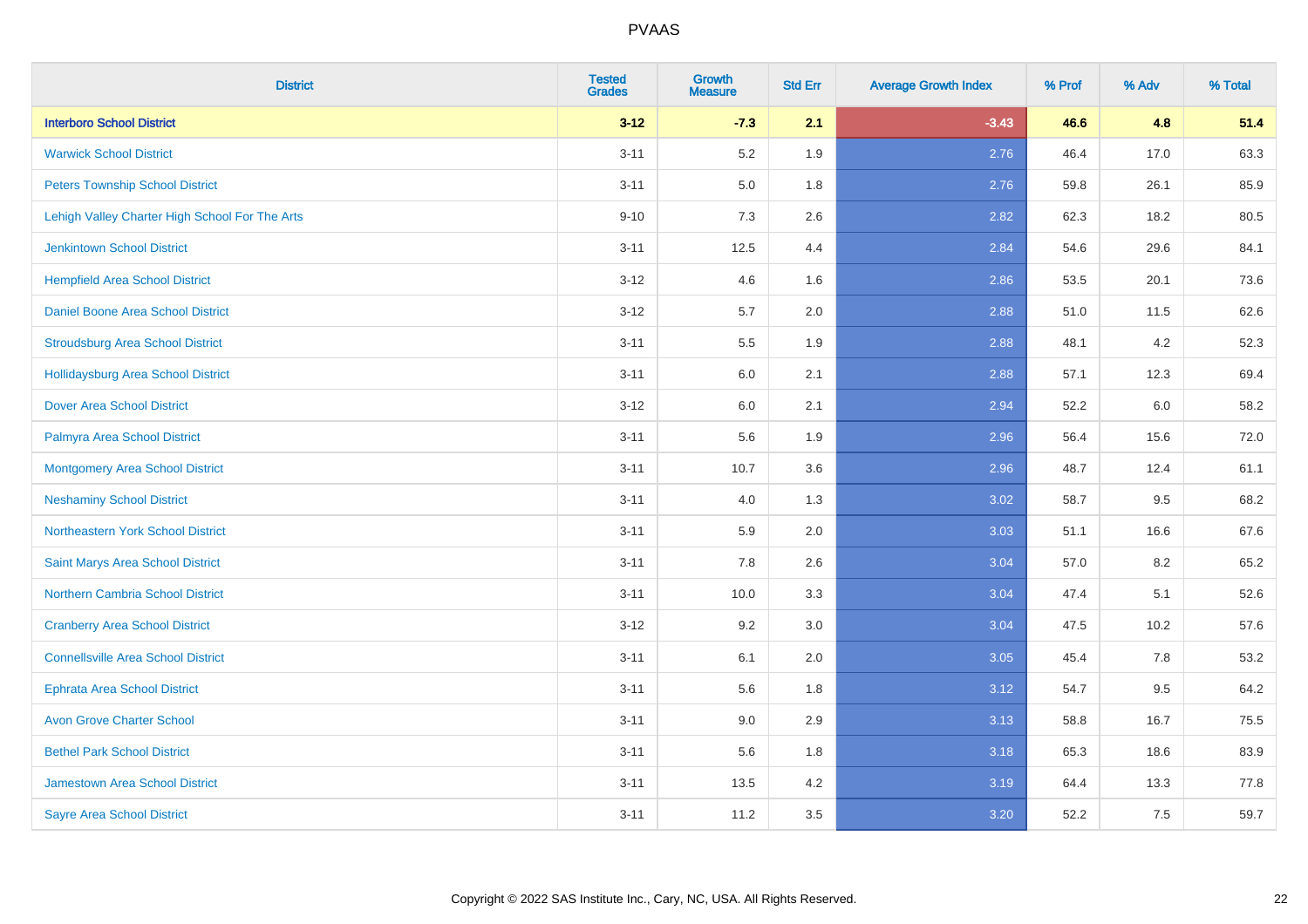| <b>District</b>                               | <b>Tested</b><br><b>Grades</b> | Growth<br><b>Measure</b> | <b>Std Err</b> | <b>Average Growth Index</b> | % Prof | % Adv | % Total |
|-----------------------------------------------|--------------------------------|--------------------------|----------------|-----------------------------|--------|-------|---------|
| <b>Interboro School District</b>              | $3 - 12$                       | $-7.3$                   | 2.1            | $-3.43$                     | 46.6   | 4.8   | 51.4    |
| <b>Wayne Highlands School District</b>        | $3 - 11$                       | 7.8                      | 2.4            | 3.23                        | 52.3   | 13.1  | 65.4    |
| <b>Tech Freire Charter School</b>             | $9 - 11$                       | 9.3                      | 2.9            | 3.26                        | 18.0   | 1.1   | 19.1    |
| <b>East Penn School District</b>              | $3 - 11$                       | 4.1                      | 1.3            | 3.27                        | 55.8   | 11.5  | 67.3    |
| Mechanicsburg Area School District            | $3 - 11$                       | 5.9                      | 1.8            | 3.29                        | 57.2   | 13.7  | 70.9    |
| <b>Central Dauphin School District</b>        | $3 - 11$                       | 4.4                      | 1.3            | 3.32                        | 53.3   | 7.4   | 60.7    |
| Mastery Charter School - Hardy Williams       | $3 - 11$                       | 11.4                     | 3.4            | 3.33                        | 44.3   | 5.7   | 50.0    |
| Pennsylvania Virtual Charter School           | $3 - 11$                       | 11.8                     | 3.5            | 3.37                        | 56.5   | 11.1  | 67.6    |
| <b>School Lane Charter School</b>             | $3 - 11$                       | 12.4                     | 3.6            | 3.43                        | 59.1   | 9.8   | 68.9    |
| <b>Whitehall-Coplay School District</b>       | $3 - 11$                       | 6.1                      | 1.8            | 3.45                        | 49.3   | 7.4   | 56.6    |
| Ambridge Area School District                 | $3 - 12$                       | 9.1                      | 2.6            | 3.46                        | 50.4   | 10.7  | 61.1    |
| Pen Argyl Area School District                | $3 - 12$                       | 9.2                      | 2.7            | 3.46                        | 50.0   | 12.6  | 62.6    |
| Selinsgrove Area School District              | $3 - 12$                       | 8.3                      | 2.3            | 3.54                        | 56.8   | 10.0  | 66.8    |
| <b>West Shore School District</b>             | $3 - 12$                       | 5.0                      | 1.4            | 3.59                        | 54.2   | 9.4   | 63.6    |
| <b>Hamburg Area School District</b>           | $3 - 11$                       | 8.9                      | 2.5            | 3.63                        | 43.5   | 8.2   | 51.7    |
| <b>Eastern York School District</b>           | $3 - 11$                       | 9.6                      | 2.6            | 3.71                        | 56.3   | 12.6  | 68.9    |
| <b>Mckeesport Area School District</b>        | $3 - 12$                       | 9.0                      | 2.4            | 3.72                        | 31.0   | 4.5   | 35.5    |
| <b>Midd-West School District</b>              | $3 - 11$                       | 10.3                     | 2.7            | 3.80                        | 58.0   | 13.4  | 71.4    |
| <b>Octorara Area School District</b>          | $3 - 11$                       | 9.1                      | 2.4            | 3.82                        | 52.1   | 8.5   | 60.6    |
| <b>Eastern Lebanon County School District</b> | $3 - 11$                       | 8.6                      | 2.2            | 3.84                        | 48.8   | 11.4  | 60.3    |
| <b>Allentown City School District</b>         | $3 - 12$                       | 5.3                      | 1.4            | 3.88                        | 25.3   | 2.7   | 28.0    |
| <b>Freeport Area School District</b>          | $3 - 10$                       | 9.7                      | 2.5            | 3.91                        | 57.5   | 17.8  | 75.3    |
| <b>Lake-Lehman School District</b>            | $3 - 11$                       | 10.8                     | 2.7            | 3.93                        | 55.3   | 7.9   | 63.2    |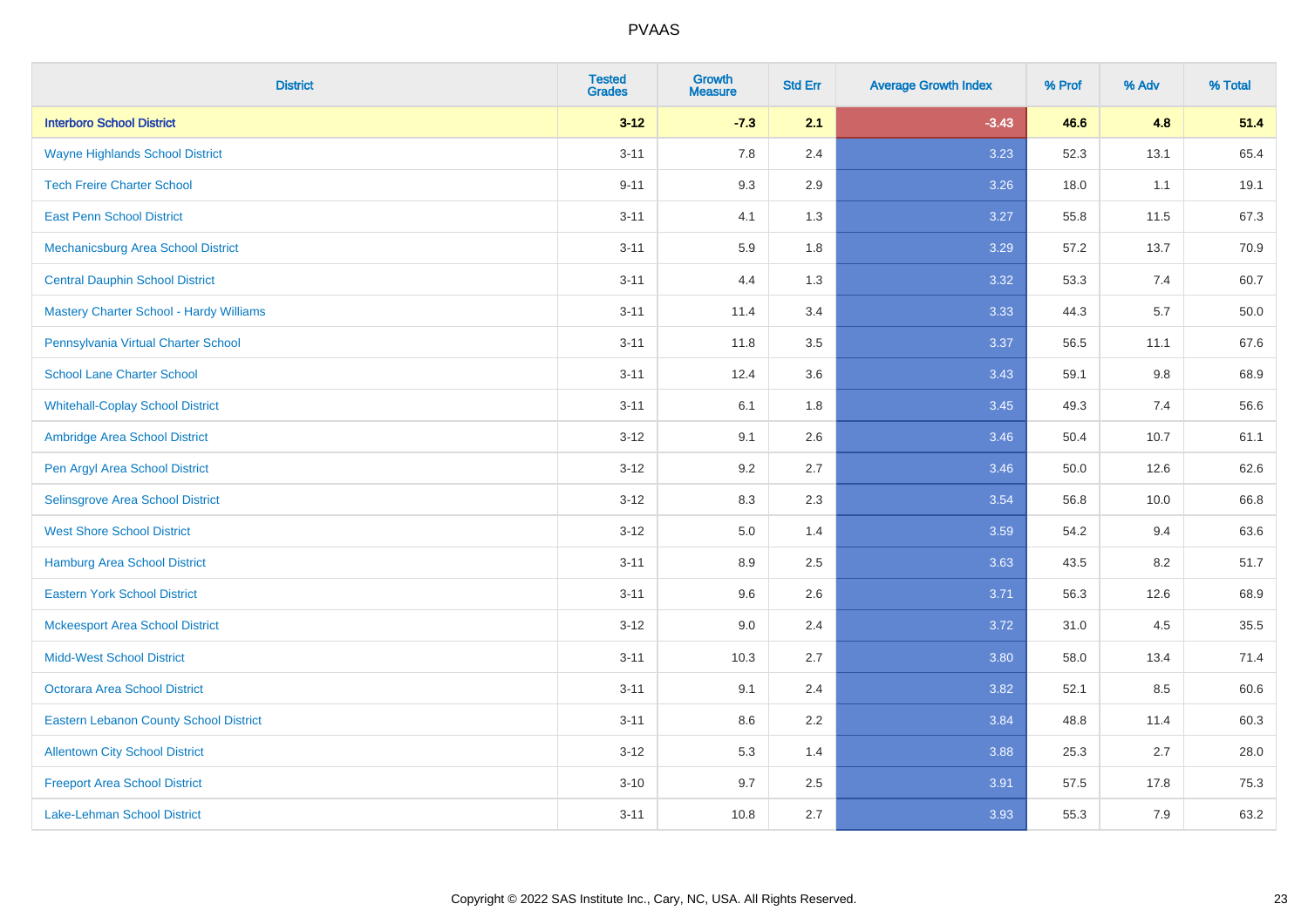| <b>District</b>                                    | <b>Tested</b><br><b>Grades</b> | Growth<br><b>Measure</b> | <b>Std Err</b> | <b>Average Growth Index</b> | % Prof | % Adv | % Total |
|----------------------------------------------------|--------------------------------|--------------------------|----------------|-----------------------------|--------|-------|---------|
| <b>Interboro School District</b>                   | $3 - 12$                       | $-7.3$                   | 2.1            | $-3.43$                     | 46.6   | 4.8   | 51.4    |
| <b>William Penn School District</b>                | $3 - 12$                       | 8.3                      | 2.1            | 3.99                        | 35.6   | 3.0   | 38.7    |
| <b>Greater Nanticoke Area School District</b>      | $3 - 12$                       | 11.2                     | 2.8            | 4.01                        | 38.0   | 12.4  | 50.4    |
| <b>Greenwood School District</b>                   | $3 - 11$                       | 15.9                     | 3.9            | 4.11                        | 50.0   | 25.0  | 75.0    |
| <b>Montoursville Area School District</b>          | $3 - 12$                       | 10.8                     | 2.5            | 4.24                        | 44.6   | 20.1  | 64.8    |
| <b>Moon Area School District</b>                   | $3 - 11$                       | 8.2                      | 1.9            | 4.25                        | 58.7   | 18.5  | 77.2    |
| <b>Centennial School District</b>                  | $3 - 10$                       | 7.1                      | 1.7            | 4.29                        | 50.1   | 8.7   | 58.9    |
| <b>Parkland School District</b>                    | $3 - 11$                       | 5.3                      | 1.2            | 4.30                        | 58.0   | 22.3  | 80.4    |
| <b>Iroquois School District</b>                    | $3 - 11$                       | 13.1                     | 3.0            | 4.35                        | 48.2   | 7.8   | 56.0    |
| <b>Spring-Ford Area School District</b>            | $3 - 11$                       | 6.0                      | 1.3            | 4.46                        | 60.8   | 16.5  | 77.4    |
| Northern Bedford County School District            | $3 - 11$                       | 16.5                     | 3.6            | 4.58                        | 51.7   | 20.0  | 71.7    |
| <b>Littlestown Area School District</b>            | $3 - 11$                       | 11.4                     | 2.5            | 4.62                        | 55.2   | 10.4  | 65.6    |
| Pocono Mountain School District                    | $3 - 12$                       | 6.8                      | 1.5            | 4.62                        | 45.8   | 5.0   | 50.7    |
| <b>Upper Darby School District</b>                 | $3 - 12$                       | 6.9                      | 1.5            | 4.62                        | 45.0   | 6.7   | 51.7    |
| <b>Conestoga Valley School District</b>            | $3 - 11$                       | 8.7                      | 1.8            | 4.69                        | 60.3   | 13.5  | 73.8    |
| <b>Derry Area School District</b>                  | $3 - 11$                       | 13.2                     | 2.8            | 4.69                        | 60.0   | 12.5  | 72.5    |
| <b>Fort Leboeuf School District</b>                | $3 - 11$                       | 11.7                     | 2.5            | 4.73                        | 48.5   | 21.1  | 69.6    |
| Penns Valley Area School District                  | $3 - 12$                       | 14.0                     | 2.9            | 4.80                        | 41.9   | 23.1  | 65.0    |
| <b>Shippensburg Area School District</b>           | $3 - 11$                       | 9.3                      | 1.9            | 4.84                        | 53.1   | 10.2  | 63.3    |
| <b>Commonwealth Charter Academy Charter School</b> | $3 - 10$                       | 9.1                      | 1.9            | 4.90                        | 47.2   | 9.1   | 56.3    |
| <b>York Suburban School District</b>               | $3 - 11$                       | 10.1                     | 2.1            | 4.91                        | 53.5   | 27.8  | 81.3    |
| <b>West Perry School District</b>                  | $3 - 11$                       | 12.5                     | 2.5            | 4.99                        | 56.6   | 8.4   | 65.0    |
| <b>Cornwall-Lebanon School District</b>            | $3 - 11$                       | 8.3                      | 1.6            | 5.08                        | 47.2   | 8.4   | 55.6    |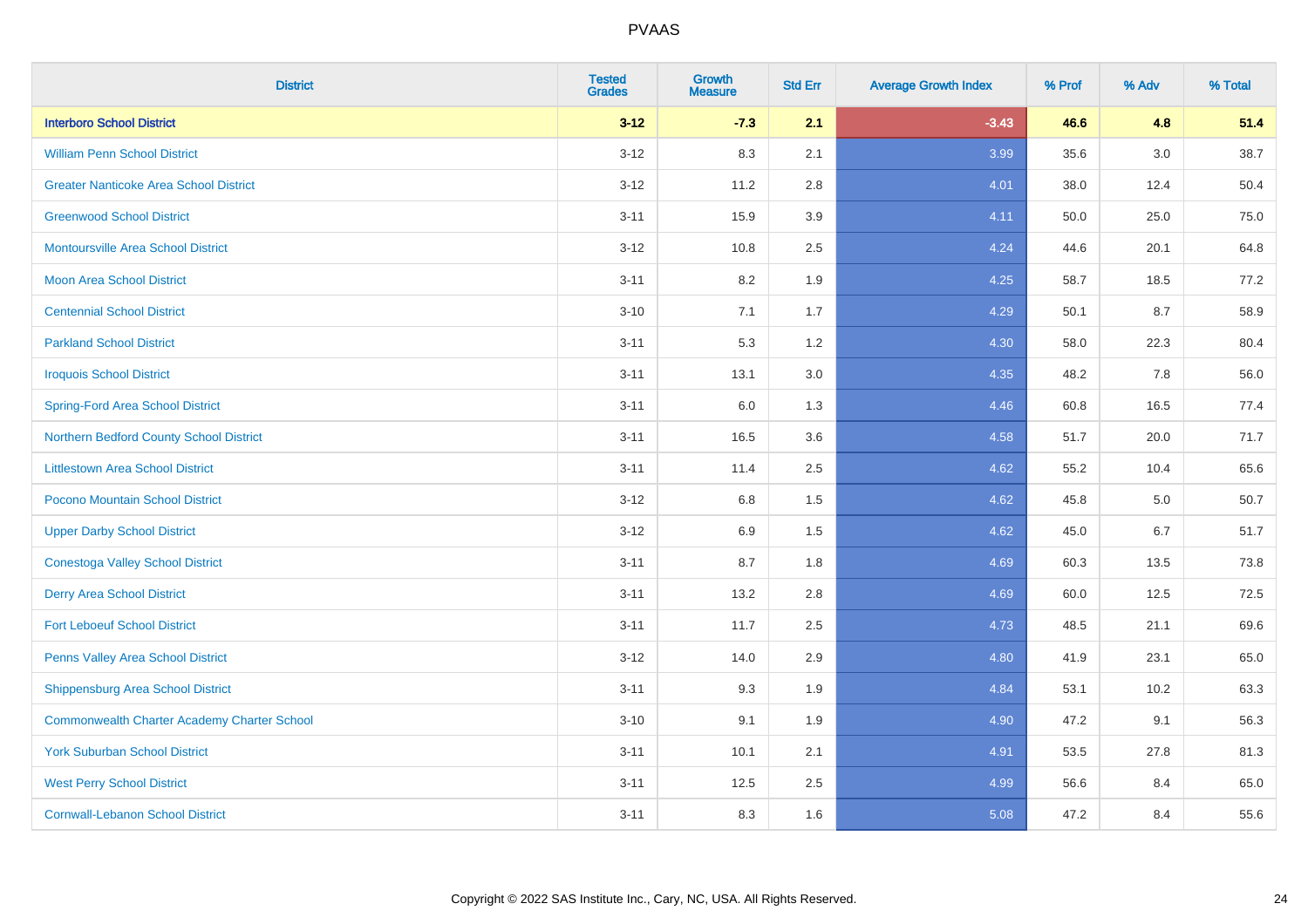| <b>District</b>                               | <b>Tested</b><br><b>Grades</b> | Growth<br><b>Measure</b> | <b>Std Err</b> | <b>Average Growth Index</b> | % Prof | % Adv | % Total |
|-----------------------------------------------|--------------------------------|--------------------------|----------------|-----------------------------|--------|-------|---------|
| <b>Interboro School District</b>              | $3 - 12$                       | $-7.3$                   | 2.1            | $-3.43$                     | 46.6   | 4.8   | 51.4    |
| <b>City CHS</b>                               | $10 - 11$                      | 13.6                     | 2.7            | 5.12                        | 45.8   | 3.0   | 48.8    |
| <b>Cocalico School District</b>               | $3 - 11$                       | 10.6                     | 2.0            | 5.18                        | 50.8   | 14.1  | 64.8    |
| <b>Haverford Township School District</b>     | $3 - 11$                       | $8.0\,$                  | 1.5            | 5.27                        | 53.0   | 25.5  | 78.6    |
| <b>Fox Chapel Area School District</b>        | $3 - 11$                       | 9.8                      | 1.8            | 5.36                        | 56.6   | 28.6  | 85.2    |
| <b>Mifflin County School District</b>         | $3 - 11$                       | 9.1                      | 1.7            | 5.49                        | 47.1   | 6.7   | 53.8    |
| <b>Unionville-Chadds Ford School District</b> | $3 - 11$                       | 17.1                     | 3.1            | 5.51                        | 68.1   | 13.2  | 81.3    |
| <b>Fleetwood Area School District</b>         | $3 - 10$                       | 12.2                     | 2.2            | 5.68                        | 53.5   | 11.6  | 65.2    |
| <b>Mountain View School District</b>          | $3 - 11$                       | 20.9                     | 3.5            | 5.91                        | 57.8   | 20.3  | 78.1    |
| <b>Wilson School District</b>                 | $3 - 12$                       | $8.8\,$                  | 1.5            | 5.96                        | 52.6   | 14.6  | 67.2    |
| <b>Saucon Valley School District</b>          | $3 - 11$                       | 14.7                     | 2.5            | 5.98                        | 48.7   | 20.2  | 69.0    |
| <b>Ridley School District</b>                 | $3 - 12$                       | 10.0                     | 1.6            | 6.10                        | 45.6   | 8.2   | 53.8    |
| <b>Avon Grove School District</b>             | $3 - 10$                       | 10.0                     | 1.6            | 6.26                        | 56.3   | 18.6  | 74.9    |
| <b>Abington Heights School District</b>       | $3 - 11$                       | 13.5                     | 2.2            | 6.27                        | 58.3   | 16.2  | 74.5    |
| <b>Pine-Richland School District</b>          | $3 - 11$                       | 11.5                     | 1.8            | 6.31                        | 60.6   | 24.4  | 85.0    |
| <b>Deer Lakes School District</b>             | $3 - 11$                       | 17.0                     | 2.7            | 6.32                        | 61.5   | 16.4  | 77.9    |
| <b>Derry Township School District</b>         | $3 - 10$                       | 12.8                     | 2.0            | 6.39                        | 54.8   | 25.8  | 80.6    |
| <b>Garnet Valley School District</b>          | $3 - 10$                       | 10.9                     | 1.7            | 6.53                        | 67.1   | 19.0  | 86.1    |
| <b>Hazleton Area School District</b>          | $3 - 11$                       | 9.6                      | 1.4            | 6.77                        | 45.0   | 7.8   | 52.9    |
| <b>Wissahickon School District</b>            | $3 - 10$                       | 12.5                     | 1.8            | 6.85                        | 58.3   | 22.4  | 80.7    |
| <b>Southern York County School District</b>   | $3 - 11$                       | 14.2                     | 2.1            | 6.91                        | 55.1   | 18.1  | 73.1    |
| <b>Delaware Valley School District</b>        | $3 - 11$                       | 12.6                     | 1.8            | 6.93                        | 55.2   | 16.2  | 71.4    |
| <b>Central York School District</b>           | $3 - 12$                       | 12.3                     | 1.7            | 7.20                        | 55.5   | 11.5  | 67.0    |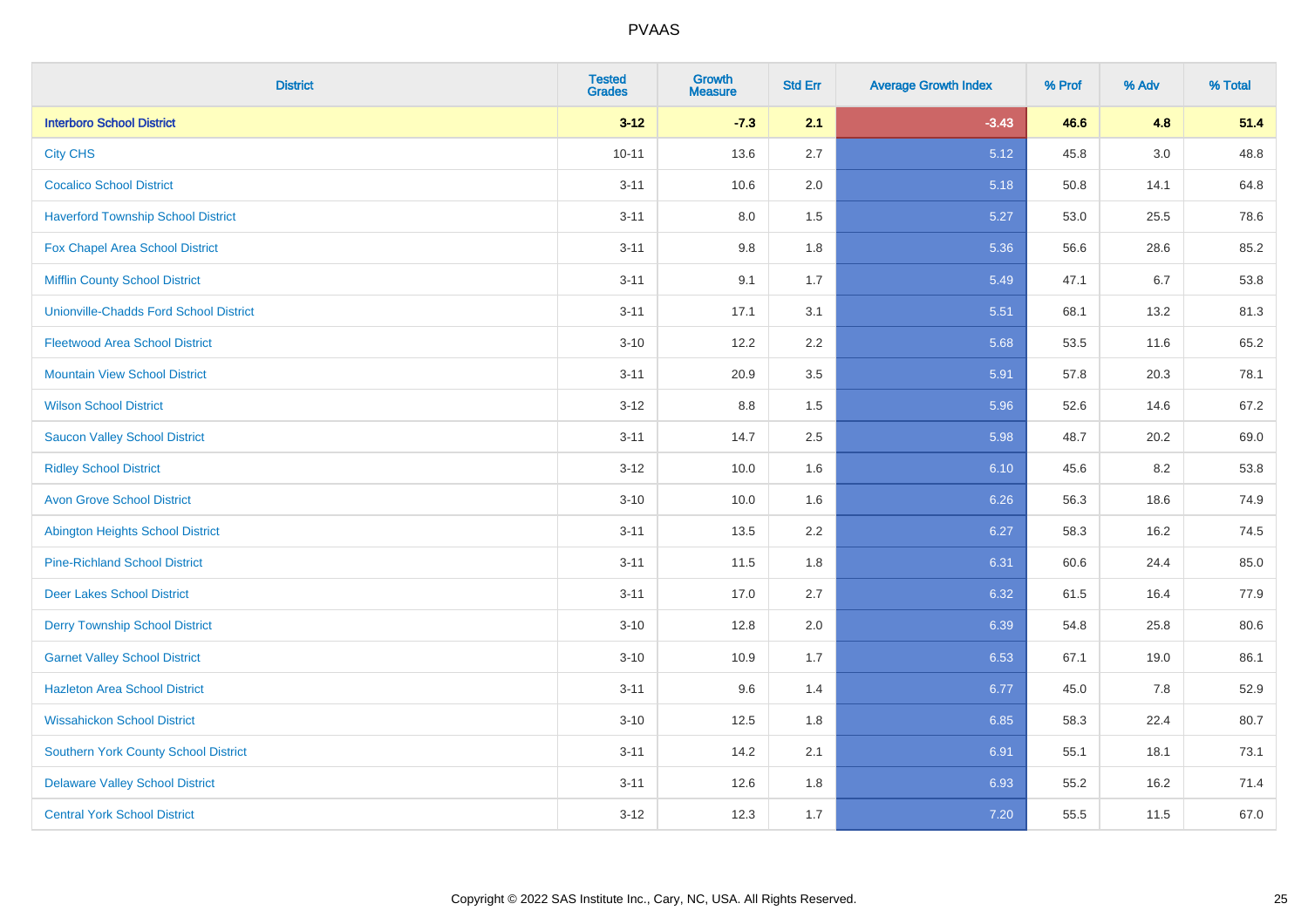| <b>District</b>                          | <b>Tested</b><br><b>Grades</b> | Growth<br><b>Measure</b> | <b>Std Err</b> | <b>Average Growth Index</b> | % Prof | % Adv   | % Total |
|------------------------------------------|--------------------------------|--------------------------|----------------|-----------------------------|--------|---------|---------|
| <b>Interboro School District</b>         | $3 - 12$                       | $-7.3$                   | 2.1            | $-3.43$                     | 46.6   | 4.8     | 51.4    |
| <b>Reading School District</b>           | $3 - 11$                       | 10.1                     | 1.4            | 7.25                        | 24.7   | 2.4     | 27.2    |
| <b>Valley View School District</b>       | $3 - 11$                       | 18.1                     | 2.4            | 7.42                        | 53.7   | 14.7    | 68.4    |
| Pennsylvania Cyber Charter School        | $3 - 11$                       | 11.6                     | 1.5            | 7.54                        | 46.3   | $5.0\,$ | 51.3    |
| <b>Upper Merion Area School District</b> | $3 - 11$                       | 15.3                     | 2.0            | 7.62                        | 59.3   | 19.3    | 78.6    |
| <b>Council Rock School District</b>      | $3 - 11$                       | 8.9                      | 1.2            | 7.65                        | 62.8   | 16.6    | 79.4    |
| <b>Tyrone Area School District</b>       | $3 - 12$                       | 19.7                     | 2.5            | 7.87                        | 60.4   | 16.7    | 77.1    |
| <b>Penn-Trafford School District</b>     | $3 - 11$                       | 13.4                     | 1.7            | 7.87                        | 62.3   | 21.9    | 84.2    |
| <b>Pennsbury School District</b>         | $3 - 11$                       | 11.7                     | 1.5            | 7.90                        | 60.1   | 21.3    | 81.3    |
| <b>Great Valley School District</b>      | $3 - 11$                       | 15.0                     | 1.9            | 7.98                        | 50.0   | 35.0    | 85.0    |
| Northern York County School District     | $3 - 11$                       | 15.6                     | 2.0            | 7.98                        | 57.4   | 11.5    | 68.8    |
| <b>Springfield School District</b>       | $3 - 11$                       | 13.8                     | 1.7            | 7.99                        | 60.9   | 21.5    | 82.4    |
| <b>Bethlehem Area School District</b>    | $3 - 11$                       | 9.3                      | 1.1            | 8.15                        | 44.7   | 12.0    | 56.7    |
| <b>Colonial School District</b>          | $3 - 11$                       | 14.0                     | 1.7            | 8.21                        | 60.2   | 19.6    | 79.8    |
| <b>Souderton Area School District</b>    | $3 - 11$                       | 12.4                     | 1.5            | 8.28                        | 61.7   | 15.2    | 76.9    |
| <b>North Penn School District</b>        | $3 - 11$                       | 9.1                      | 1.1            | 8.36                        | 55.8   | 17.0    | 72.8    |
| <b>Upper Dublin School District</b>      | $3 - 12$                       | 15.4                     | 1.8            | 8.53                        | 60.8   | 24.8    | 85.6    |
| <b>Dallastown Area School District</b>   | $3 - 11$                       | 13.5                     | 1.5            | 8.84                        | 56.0   | 17.9    | 73.8    |
| <b>Norwin School District</b>            | $3 - 11$                       | 18.0                     | 1.7            | 10.37                       | 58.5   | 27.0    | 85.4    |
| <b>West Chester Area School District</b> | $3 - 11$                       | 12.6                     | 1.2            | 10.38                       | 66.8   | 20.2    | 87.0    |
| <b>Upper Saint Clair School District</b> | $3 - 11$                       | 18.5                     | 1.7            | 10.65                       | 61.8   | 30.1    | 91.9    |
| Downingtown Area School District         | $3 - 11$                       | 12.1                     | 1.1            | 10.67                       | 60.0   | 23.5    | 83.6    |
| <b>Upper Perkiomen School District</b>   | $3 - 11$                       | 22.1                     | 2.1            | 10.74                       | 57.7   | 13.2    | 70.9    |